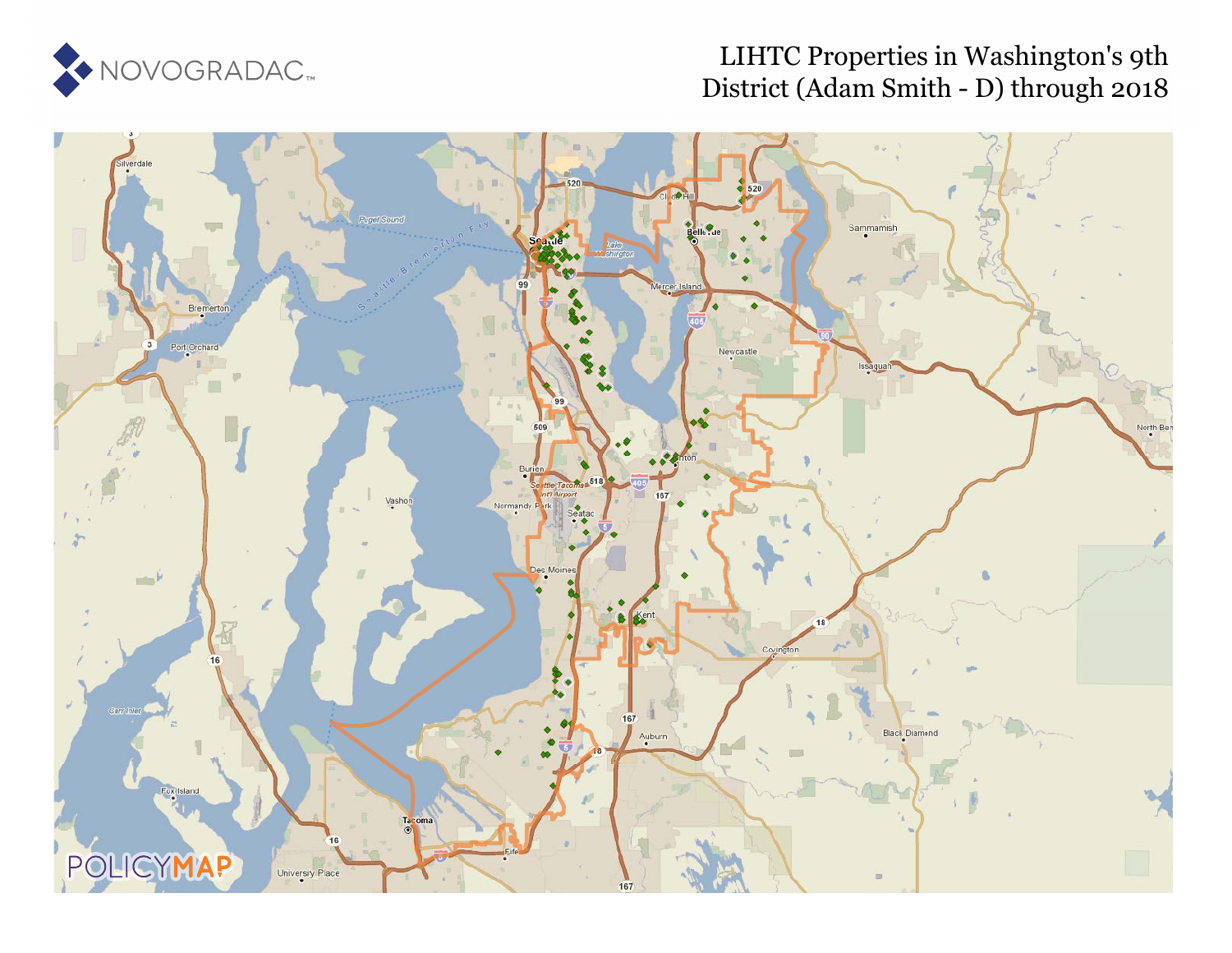| <b>Project Name</b>                                                 | <b>Address</b>                   | <b>City</b>        | <b>State</b> | <b>Zip Code</b> | Nonprofit<br>Sponsor | <b>Allocation</b><br>Year          | Annual<br><b>Allocated</b><br><b>Amount</b>      | in Service           | <b>Year Placed Construction</b><br><b>Type</b> | <b>Total</b><br><b>Units</b> | Low<br><b>Income</b><br><b>Units</b> | <b>Rent or</b><br><b>Income</b><br><b>Ceiling</b> | <b>Credit</b><br><b>Percentag Exempt</b><br>$\bullet$ | Tax-<br><b>Bond</b> | <b>HUD Multi-</b><br>Family<br>Financing/Rent<br>al Assistance |
|---------------------------------------------------------------------|----------------------------------|--------------------|--------------|-----------------|----------------------|------------------------------------|--------------------------------------------------|----------------------|------------------------------------------------|------------------------------|--------------------------------------|---------------------------------------------------|-------------------------------------------------------|---------------------|----------------------------------------------------------------|
| <b>ALPINE RIDGE</b><br>(BOTHELL)                                    | 1802 S 281ST<br>PL               | <b>FEDERAL WAY</b> | WA           | 98003           |                      | Insufficient<br>Data               | \$0                                              | Insufficient<br>Data | Not Indicated                                  | 16                           | $\mathbf 0$                          |                                                   | Not<br>Indicated                                      |                     |                                                                |
| <b>DUPLEX SEMI-</b><br><b>DETACHED</b>                              | 7135 HOLLY<br>PARK DR S          | <b>SEATTLE</b>     | WA           | 98118           |                      | Insufficient<br>Data               | <sub>so</sub>                                    | Insufficient<br>Data | Not Indicated                                  | 427                          | $\mathbf 0$                          |                                                   | Not<br>Indicated                                      |                     |                                                                |
| PINECREST APTS<br>(FEDERAL WAY)                                     | 28118 19TH PL<br>S               | FEDERAL WAY        | WA           | 98003           |                      | Insufficient <sub>SO</sub><br>Data |                                                  | Insufficient<br>Data | Not Indicated                                  | 61                           | $\mathbf 0$                          |                                                   | Not<br>Indicated                                      |                     |                                                                |
| ROW OR<br><b>TOWNHOUSE</b><br>(MULTI-FAMILY)                        | 2831 S<br><b>GENESEE ST</b>      | <b>SEATTLE</b>     | WA           | 98108           |                      | Insufficient<br>Data               | $\boldsymbol{\mathsf{S}}\boldsymbol{\mathsf{O}}$ | Insufficient<br>Data | Not Indicated                                  | 781                          | $\mathbf 0$                          |                                                   | Not<br>Indicated                                      |                     |                                                                |
| <b>SINGLE FAMILY</b><br><b>DETACHED</b>                             | 4013 S<br><b>WEBSTER ST</b>      | <b>SEATTLE</b>     | WA           | 98118           |                      | Insufficient<br>Data               | $\mathbf{s}$ o                                   | Insufficient<br>Data | Not Indicated                                  | 102                          | $\bf{0}$                             |                                                   | Not<br>Indicated                                      |                     |                                                                |
| SPRINGFIELD<br>MEADOWS (FEDERAL 1711 S 281ST PL FEDERAL WAY<br>WAY) |                                  |                    | WA           | 98003           |                      | Insufficient<br>Data               | $\mathbf{S}$                                     | Insufficient<br>Data | Not Indicated                                  | 27                           | $\bf{0}$                             |                                                   | Not<br>Indicated                                      |                     |                                                                |
| <b>VILLAGE AT</b><br><b>OVERLAKE STATION</b><br>(FEDERAL WAY)       | 1808 S 281ST<br>PI.              | FEDERAL WAY        | <b>WA</b>    | 98003           |                      | Insufficient<br>Data               | \$0                                              | Insufficient<br>Data | Not Indicated                                  | 20                           | $\bf{0}$                             |                                                   | Not<br>Indicated                                      |                     |                                                                |
| WA-02-00302                                                         | <b>1319 E UNION</b><br><b>ST</b> | <b>SEATTLE</b>     | WA           | 98122           |                      | Insufficient<br>Data               | \$0                                              | Insufficient<br>Data | Not Indicated                                  | 33                           | $\mathbf 0$                          |                                                   | Not<br>Indicated                                      |                     |                                                                |
| <b>WASATCH HILLS</b>                                                | 510 STEVENS<br><b>AVE SW</b>     | <b>RENTON</b>      | WA           | 98057           |                      | Insufficient<br>Data               | \$0                                              | Insufficient<br>Data | Not Indicated                                  | 356                          | 72                                   |                                                   | Not<br>Indicated                                      | Yes                 |                                                                |
| PRABUCKI PROJECT                                                    | 2727 S<br><b>JUDKINS ST</b>      | <b>SEATTLE</b>     | WA           | 98144           |                      | 1987                               | \$0                                              | 1987                 | Acquisition and<br>Rehab                       | $\mathbf{1}$                 | $\mathbf{1}$                         |                                                   | <b>Both 30%</b><br>and 70%<br>present<br>value        | No                  |                                                                |
| <b>301 APTS</b>                                                     | 301 22ND AVE SEATTLE             |                    | WA           | 98122           | $\mathbf{No}$        | 1988                               | \$0                                              | 1988                 | <b>New Construction</b>                        | 8                            | $\bf 6$                              |                                                   | 70%<br>present<br>value                               | No                  |                                                                |
| <b>BETHANY HOUSE</b>                                                | 212 31ST AVE S SEATTLE           |                    | WA           | 98144           | No                   | 1988                               | <b>SO</b>                                        | 1988                 | Acquisition and<br>Rehab                       | $\mathbf{1}$                 | $\mathbf{1}$                         |                                                   | <b>Both 30%</b><br>and $70\%$<br>present<br>value     | No                  |                                                                |
| <b>ROYAL VISTA</b>                                                  | 115 24TH AVE E SEATTLE           |                    | <b>WA</b>    | 98112           | $\mathbf{No}$        | 1988                               | \$0                                              | 1988                 | Acquisition and<br>Rehab                       | 47                           | 47                                   |                                                   | <b>Both 30%</b><br>and 70%<br>present<br>value        | No                  |                                                                |

![](_page_1_Picture_2.jpeg)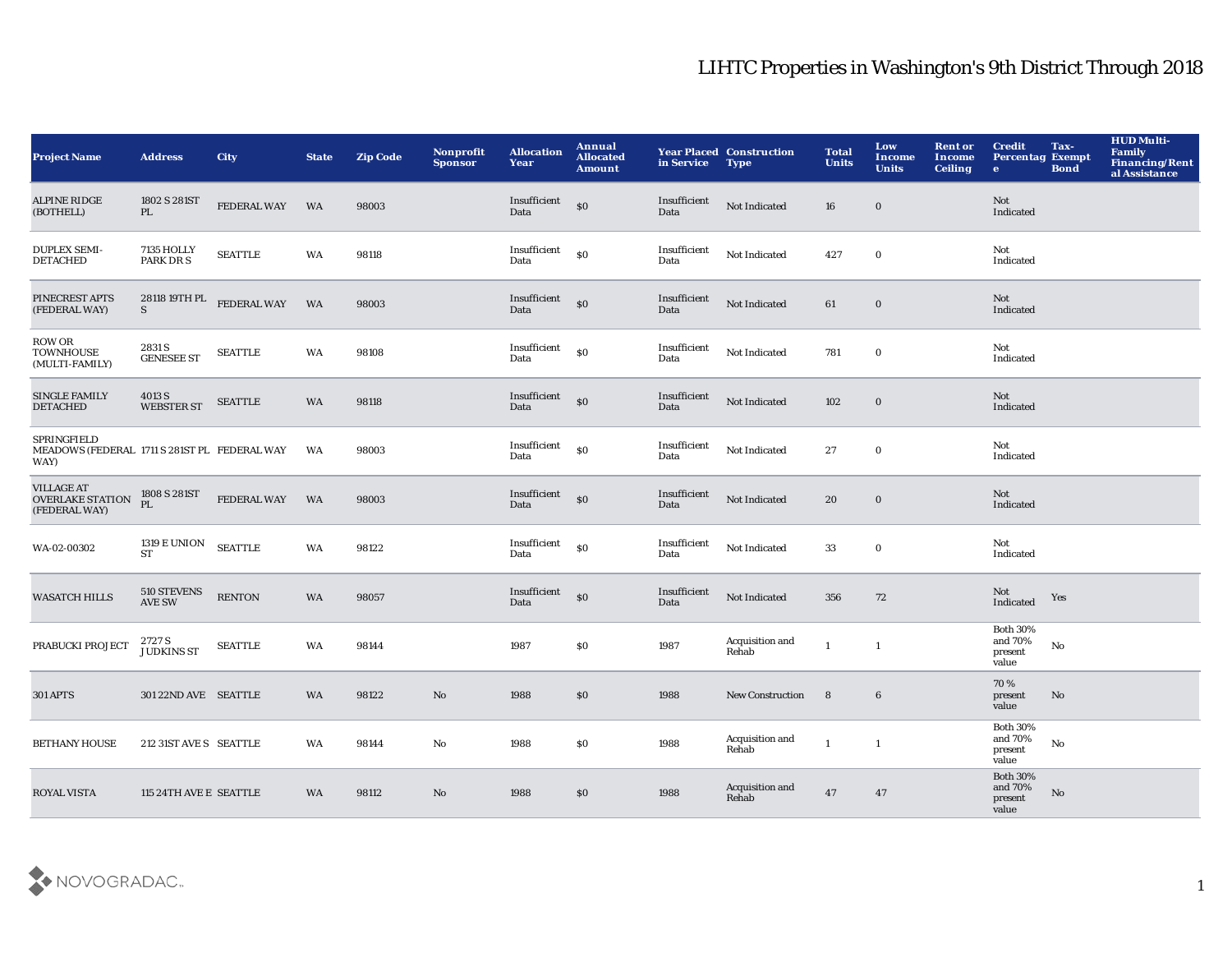| <b>Project Name</b>                                      | <b>Address</b>                                           | <b>City</b>    | <b>State</b> | <b>Zip Code</b> | Nonprofit<br><b>Sponsor</b> | <b>Allocation</b><br>Year | Annual<br><b>Allocated</b><br><b>Amount</b> | in Service | <b>Year Placed Construction</b><br><b>Type</b> | <b>Total</b><br><b>Units</b> | Low<br><b>Income</b><br><b>Units</b> | <b>Rent or</b><br><b>Income</b><br><b>Ceiling</b> | <b>Credit</b><br><b>Percentag Exempt</b><br>$\bullet$ | Tax-<br><b>Bond</b> | <b>HUD Multi-</b><br>Family<br>Financing/Rent<br>al Assistance |
|----------------------------------------------------------|----------------------------------------------------------|----------------|--------------|-----------------|-----------------------------|---------------------------|---------------------------------------------|------------|------------------------------------------------|------------------------------|--------------------------------------|---------------------------------------------------|-------------------------------------------------------|---------------------|----------------------------------------------------------------|
| ASCONA                                                   | $200$ FIFTH AVE $\,$ SEATTLE<br>$\leq$                   |                | <b>WA</b>    | 98104           | No                          | 1988                      | \$0                                         | 1988       | Acquisition and<br>Rehab                       | 53                           | 53                                   |                                                   | 30 %<br>present<br>value                              | No                  |                                                                |
| <b>TICINO</b>                                            | $\frac{100 \text{ SIXTH} \text{ AVE}}{\text{S}}$ SEATTLE |                | WA           | 98104           | $\rm No$                    | 1988                      | \$0                                         | 1988       | Acquisition and<br>Rehab                       | 45                           | 45                                   |                                                   | <b>Both 30%</b><br>and 70%<br>present<br>value        | $\rm No$            |                                                                |
| 301 26TH AVE S                                           | 301 26TH AVE S SEATTLE                                   |                | WA           | 98144           | No                          | 1989                      | \$0                                         | 1989       | Acquisition and<br>Rehab                       | 15                           | 15                                   |                                                   | 70%<br>present<br>value                               | No                  |                                                                |
| <b>CAMPBELL GARDENS</b>                                  | 6241 S 129TH<br>ST                                       | <b>SEATTLE</b> | WA           | 98178           | Yes                         | 1989                      | \$0                                         | 1989       | <b>New Construction</b>                        | 24                           | 24                                   |                                                   | 70%<br>present<br>value                               | No                  |                                                                |
| THREE PLEX                                               | 2417 S<br><b>GRAHAM ST</b>                               | <b>SEATTLE</b> | <b>WA</b>    | 98108           |                             | 1989                      | \$0                                         | 1989       | Acquisition and<br>Rehab                       | 3                            | 3                                    |                                                   | Not<br>Indicated                                      | No                  |                                                                |
| <b>UNION JAMES</b>                                       | 981 20TH AVE SEATTLE                                     |                | <b>WA</b>    | 98122           |                             | 1989                      | $\$0$                                       | 1989       | <b>Existing</b>                                | 24                           | 24                                   |                                                   | 30%<br>present<br>value                               | No                  |                                                                |
| <b>MT BAKER</b>                                          | $2580\,29\mathrm{TH}\,\mathrm{AVE}$ SEATTLE              |                | WA           | 98144           | Yes                         | 1989                      | \$0                                         | 1990       | Acquisition and<br>Rehab                       | 144                          | 141                                  |                                                   | 70%<br>present<br>value                               | No                  |                                                                |
| TITUSVILLE STATION $_{\rm AVE\,S}^{205\,1/2\,\rm FIRST}$ |                                                          | KENT           | <b>WA</b>    | 98032           |                             | 1989                      | \$0                                         | 1991       | <b>New Construction</b>                        | 19                           | 19                                   |                                                   | 70%<br>present<br>value                               | No                  |                                                                |
| <b>BRANDENWOOD</b><br><b>APARTMENTS</b>                  | $14520\,\mathrm{NE}\,40\mathrm{TH}$ BELLEVUE<br>ST.      |                | WA           | 98007           | No                          | 1993                      | \$278,404                                   | 1992       | <b>New Construction</b>                        | 60                           | 59                                   |                                                   | 70%<br>present<br>value                               | No                  | No                                                             |
| BYRON/WETMORE                                            | 3300-3308<br><b>WETMORE</b><br><b>AVENUE S.</b>          | <b>SEATTLE</b> | <b>WA</b>    | 98144           | Yes                         | 1993                      | \$81,457                                    | 1993       | <b>New Construction</b>                        | 12                           | 12                                   |                                                   | 70%<br>present<br>value                               | No                  | No                                                             |
| <b>JUNEAU</b><br><b>TOWNHOUSES</b>                       | 3801 S.<br><b>JUNEAU</b>                                 | <b>SEATTLE</b> | WA           | 98122           | Yes                         | 1993                      | \$95,617                                    | 1993       | <b>New Construction</b>                        | 10                           | 10                                   |                                                   | 70%<br>present<br>value                               | No                  | No                                                             |
| SPENCER COURT<br><b>APARTMENTS</b>                       | 334 WELLS<br>AVE S                                       | <b>RENTON</b>  | <b>WA</b>    | 98055           | No                          | 1993                      | \$323,100                                   | 1993       | <b>New Construction</b>                        | 74                           | 73                                   |                                                   | 70%<br>present<br>value                               | No                  | No                                                             |
| VICTORIAN ROW<br><b>APARTMENTS</b>                       | 1238 S KING ST SEATTLE                                   |                | WA           | 98144           | Yes                         | 1993                      | \$64,467                                    | 1993       | Acquisition and<br>Rehab                       | 14                           | 13                                   |                                                   | 70%<br>present<br>value                               | No                  | No                                                             |

![](_page_2_Picture_2.jpeg)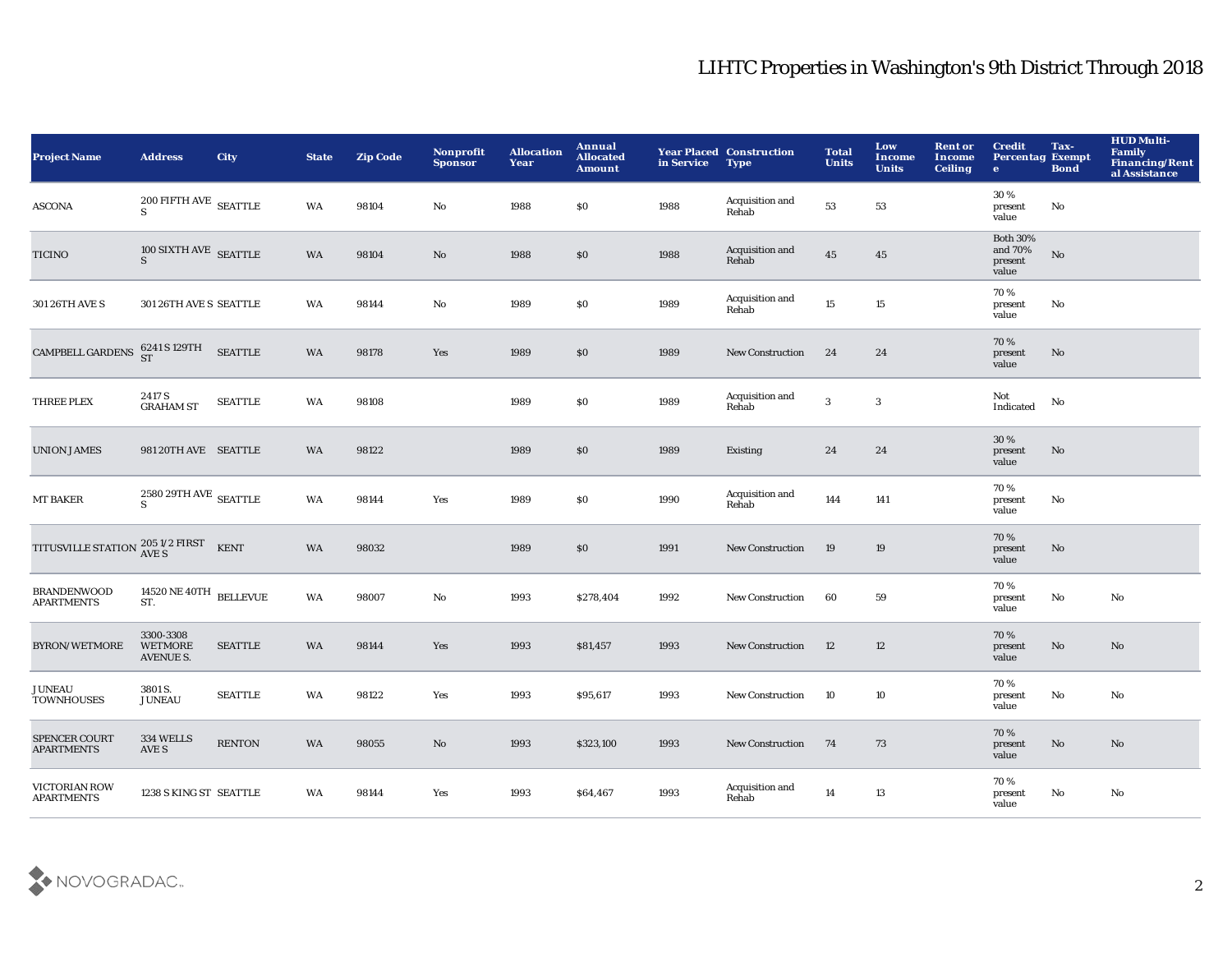| <b>Project Name</b>                               | <b>Address</b>                                                  | City            | <b>State</b> | <b>Zip Code</b> | Nonprofit<br><b>Sponsor</b> | <b>Allocation</b><br>Year | Annual<br><b>Allocated</b><br><b>Amount</b> | in Service | <b>Year Placed Construction</b><br><b>Type</b> | <b>Total</b><br><b>Units</b> | Low<br>Income<br><b>Units</b> | <b>Rent or</b><br><b>Income</b><br><b>Ceiling</b> | <b>Credit</b><br><b>Percentag Exempt</b><br>$\bullet$ | Tax-<br><b>Bond</b>    | <b>HUD Multi-</b><br>Family<br>Financing/Rent<br>al Assistance |
|---------------------------------------------------|-----------------------------------------------------------------|-----------------|--------------|-----------------|-----------------------------|---------------------------|---------------------------------------------|------------|------------------------------------------------|------------------------------|-------------------------------|---------------------------------------------------|-------------------------------------------------------|------------------------|----------------------------------------------------------------|
| <b>EL PATIO</b>                                   | 2522 14TH<br><b>AVENUE S</b>                                    | <b>SEATTLE</b>  | <b>WA</b>    | 98144           | Yes                         | 1995                      | \$136,731                                   | 1994       | <b>New Construction</b>                        | 14                           | 14                            |                                                   | 70%<br>present<br>value                               | No                     | No                                                             |
| <b>NP HOTEL</b>                                   | $306$ SIXTH AVE $\,$ SEATTLE<br>S                               |                 | WA           | 98104           | Yes                         | 1992                      | \$458,726                                   | 1994       | Acquisition and<br>Rehab                       | 63                           | 45                            | 60% AMGI                                          | 70%<br>present<br>value                               | $\mathbf{No}$          | Yes                                                            |
| <b>UNION HOTEL</b>                                | 204 THIRD<br><b>AVENUE S</b>                                    | <b>SEATTLE</b>  | WA           | 98104           | Yes                         | 1994                      | \$313,511                                   | 1994       | Acquisition and<br>Rehab                       | 52                           | 50                            |                                                   | 70%<br>present<br>value                               | $\mathbf{N}\mathbf{o}$ | $\mathbf{N}\mathbf{o}$                                         |
| <b>WEBSTER COURT</b><br><b>APARTMENTS</b>         | 309 FIFTH<br><b>AVENUE S</b>                                    | <b>KENT</b>     | WA           | 98032           | No                          | 1994                      | \$431,150                                   | 1994       | New Construction                               | 92                           | 90                            |                                                   | 70%<br>present<br>value                               | $\mathbf{N}\mathbf{o}$ | $\mathbf{N}\mathbf{o}$                                         |
| NP HOTEL                                          | 306 6TH AVE S SEATTLE                                           |                 | WA           | 98104           | Yes                         | 1995                      | \$458,726                                   | 1994       | Acquisition and<br>Rehab                       | 63                           | 62                            |                                                   | 70%<br>present<br>value                               |                        | Yes                                                            |
| CEDAR RIVER COURT 130 MAIN AVE<br><b>APTS</b>     | S                                                               | <b>RENTON</b>   | WA           | 98057           | Yes                         | 1994                      | \$470,075                                   | 1995       | <b>Both New</b><br>Construction and<br>A/R     | 100                          | 100                           | 60% AMGI                                          | 70%<br>present<br>value                               | $\mathbf{N}\mathbf{o}$ | No                                                             |
| <b>HERITAGE GROVE</b><br><b>APARTMENTS</b>        | 1100 SUNSET<br><b>BLVD NE</b>                                   | <b>RENTON</b>   | WA           | 98056-2971      | No                          | 1995                      | \$79,417                                    | 1995       | Acquisition and<br>Rehab                       | 56                           | ${\bf 51}$                    |                                                   | 30 %<br>present<br>value                              | Yes                    | $\mathbf{N}\mathbf{o}$                                         |
| TITUS COURT APTS                                  | $^{233\,$ FIFTH AVE $\,$ KENT $\,$                              |                 | WA           | 98032           | Yes                         | 1994                      | \$470,075                                   | 1995       | <b>New Construction</b>                        | 101                          | 101                           | 60% AMGI                                          | 70%<br>present<br>value                               | $\rm No$               | No                                                             |
| <b>SUNSET POINTE</b><br><b>APARTMENTS</b>         | $330\,\mbox{VUEMONT} \quad \mbox{RENTON} \label{eq:2}$ PLACE NE |                 | WA           | 98056-3602      | No                          | 1995                      | \$55,187                                    | 1995       | Acquisition and<br>Rehab                       | 36                           | $33\,$                        |                                                   | 30%<br>present<br>value                               | Yes                    | No                                                             |
| CASCADIAN<br><b>APARTMENTS</b>                    | 15517 NE 12TH<br><b>ST</b>                                      | <b>BELLEVUE</b> | WA           | 98008           | No                          | 1995                      | \$291,764                                   | 1996       | Acquisition and<br>Rehab                       | 198                          | 195                           |                                                   | 30 %<br>present<br>value                              | No                     | $\rm No$                                                       |
| <b>GREEN RIVER COURT 1401 W</b><br><b>APTS</b>    | <b>MEEKER ST</b>                                                | <b>KENT</b>     | WA           | 98032           | Yes                         | 1995                      | \$657,912                                   | 1996       | Acquisition and<br>Rehab                       | 131                          | 128                           | 60% AMGI                                          | 70%<br>present<br>value                               | No                     |                                                                |
| HAMPTON HEIGHTS 5711 S 152ND<br><b>APARTMENTS</b> | ST                                                              | <b>TUKWILA</b>  | <b>WA</b>    | 98188-5749      | No                          | 1996                      | \$178,225                                   | 1996       | Acquisition and<br>Rehab                       | 114                          | 113                           | 60% AMGI                                          | 30%<br>present<br>value                               | No                     | $\mathbf{N}\mathbf{o}$                                         |
| PARK COURT APTS                                   | 24510 64TH<br>AVE S                                             | <b>KENT</b>     | WA           | 98032           | Yes                         | 1995                      | \$1,974,061                                 | 1996       | Acquisition and<br>Rehab                       | 131                          | 128                           | 60% AMGI                                          | 70%<br>present<br>value                               | No                     |                                                                |

![](_page_3_Picture_2.jpeg)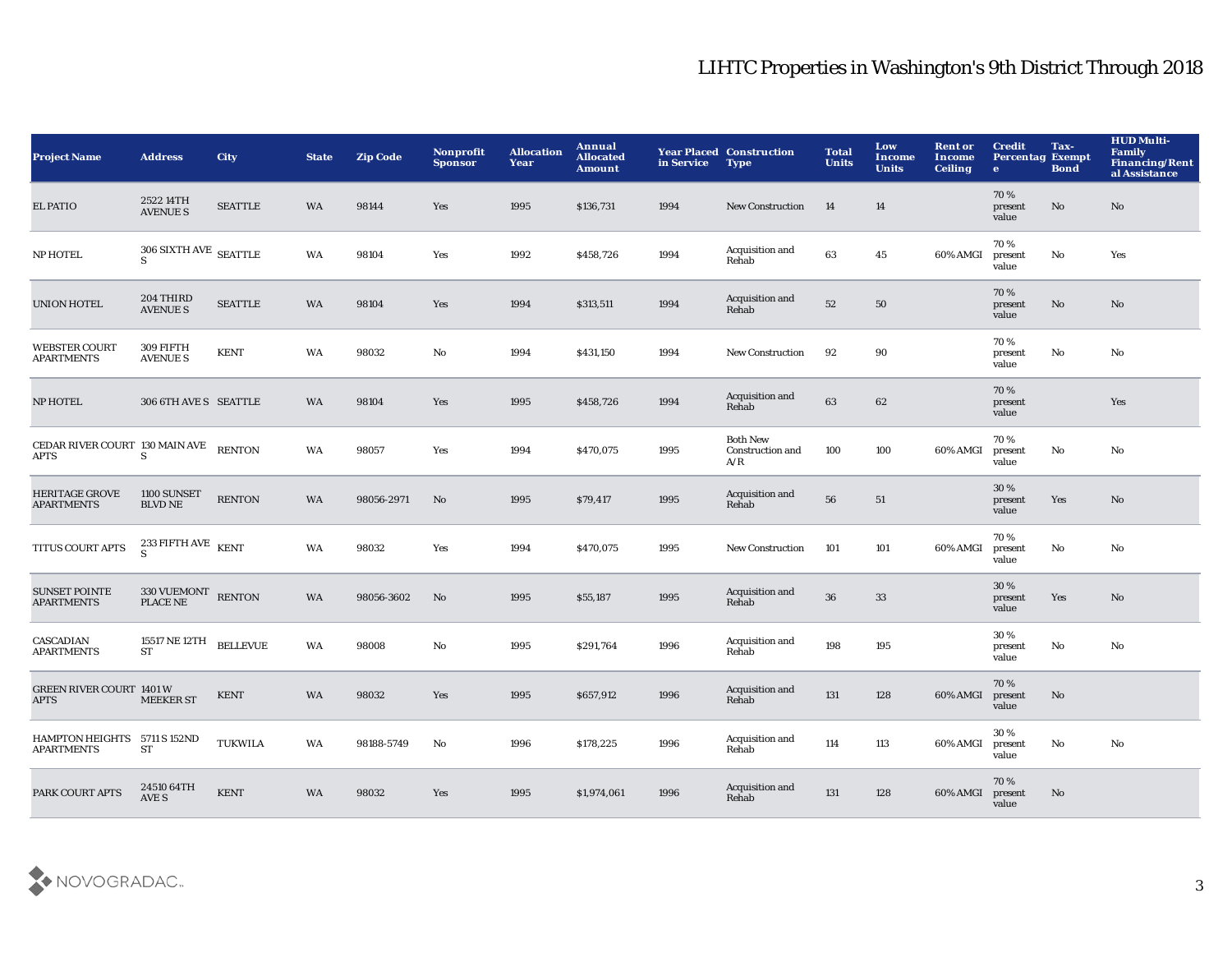| <b>Project Name</b>                                                                                 | <b>Address</b>                                         | City               | <b>State</b> | <b>Zip Code</b> | <b>Nonprofit</b><br><b>Sponsor</b> | <b>Allocation</b><br>Year | Annual<br><b>Allocated</b><br><b>Amount</b> | in Service | <b>Year Placed Construction</b><br><b>Type</b> | <b>Total</b><br><b>Units</b> | Low<br><b>Income</b><br><b>Units</b> | <b>Rent or</b><br>Income<br><b>Ceiling</b> | <b>Credit</b><br><b>Percentag Exempt</b><br>$\bullet$ | Tax-<br><b>Bond</b> | <b>HUD Multi-</b><br><b>Family</b><br><b>Financing/Rent</b><br>al Assistance |
|-----------------------------------------------------------------------------------------------------|--------------------------------------------------------|--------------------|--------------|-----------------|------------------------------------|---------------------------|---------------------------------------------|------------|------------------------------------------------|------------------------------|--------------------------------------|--------------------------------------------|-------------------------------------------------------|---------------------|------------------------------------------------------------------------------|
| SILVERWOOD PARK<br><b>APARTMENTS</b>                                                                | 23006 30TH<br>AVE. SOUTH                               | <b>DES MOINES</b>  | WA           | 98198-7229      | No                                 | 1996                      | \$160,866                                   | 1996       | Acquisition and<br>Rehab                       | 135                          | 133                                  |                                            | 30%<br>present<br>value                               | Yes                 | No                                                                           |
| KATHARINE S PLACE $\begin{array}{c} 3512 \text{ S} \text{ JUNEAU} \\ \text{ST} \end{array}$ SEATTLE |                                                        |                    | WA           | 98118           | Yes                                | 2005                      | \$260,000                                   | 2005       | <b>New Construction</b>                        | 26                           | 25                                   |                                            | 70%<br>present<br>value                               | No                  | Yes                                                                          |
| <b>LA MADERA</b><br><b>APARTMENT HOMES</b>                                                          | 28620 PACIFIC<br><b>HIGHWAY</b><br>SOUTH               | <b>FEDERAL WAY</b> | WA           | 98003           | Yes                                | 2005                      | \$344,865                                   | 2005       | Acquisition and<br>Rehab                       | 76                           | 74                                   |                                            | 70%<br>present<br>value                               | No                  | No                                                                           |
| PINE RIDGE 3725 SOUTH<br>APARTMENT HOMES 180TH STREET                                               |                                                        | <b>SEATAC</b>      | <b>WA</b>    | 98188           | Yes                                | 2005                      | \$477,498                                   | 2005       | Acquisition and<br>Rehab                       | 105                          | 103                                  |                                            | 70%<br>present<br>value                               | No                  | No                                                                           |
| STONEBROOK II                                                                                       | 12210 SE<br>PETROVITSKY RENTON<br>RD                   |                    | WA           | 98058-6630      | Yes                                | 2005                      | <b>\$211,111</b>                            | 2005       | <b>New Construction</b>                        | 56                           | 55                                   |                                            | 30%<br>present<br>value                               | Yes                 | No                                                                           |
| RITZ APARTMENTS,<br>THE                                                                             | <b>1302 EAST</b><br>YESLER WAY                         | <b>SEATTLE</b>     | WA           | 98122           | No                                 | 2005                      | \$105,967                                   | 2005       | Acquisition and<br>Rehab                       | 30                           | 30                                   |                                            | 30%<br>present<br>value                               | No                  | No                                                                           |
| <b>VENTANA</b><br><b>APARTMENTS</b>                                                                 | 329<br><b>RIDGEVIEW</b><br>DR                          | <b>KENT</b>        | WA           | 98032-4397      | Yes                                | 2006                      | \$447,425                                   | 2005       | Acquisition and<br>Rehab                       | 171                          | 169                                  |                                            | 30%<br>present<br>value                               | Yes                 | No                                                                           |
| <b>RAINIER VISTA</b><br><b>PHASE I</b>                                                              | 2917 SO<br>SNOQUALMIE SEATTLE<br><b>ST., SUITE 103</b> |                    | <b>WA</b>    | 98108           | No                                 | 2006                      | \$1,332,072                                 | 2005       | <b>New Construction</b>                        | 184                          | 184                                  |                                            | 30%<br>present<br>value                               | No                  | No                                                                           |
| <b>GLENDALE</b><br><b>REDEVELOPMENT</b>                                                             | $12640\,\mathrm{NE}\,10\mathrm{TH}$ BELLEVUE PLACE     |                    | WA           | 98005-2503      | Yes                                | 2006                      | \$223,245                                   | 2005       | Acquisition and<br>Rehab                       | 83                           | 77                                   |                                            | 30%<br>present<br>value                               | No                  | No                                                                           |
| <b>GENESEE HOUSING</b>                                                                              | 4425 MARTIN<br>LUTHER KING SEATTLE<br><b>JR WAYS</b>   |                    | <b>WA</b>    | 98108           | Yes                                | 2006                      | \$263,480                                   | 2006       | <b>New Construction</b>                        | 50                           | 49                                   |                                            | 30%<br>present<br>value                               | No                  | Yes                                                                          |
| NIHONMACHI<br><b>TERRACE</b>                                                                        | 651 SOUTH<br><b>MAIN ST</b>                            | <b>SEATTLE</b>     | WA           | 98104           | Yes                                | 2006                      | \$661,500                                   | 2006       | <b>New Construction</b>                        | 50                           | 49                                   |                                            | 70%<br>present<br>value                               | No                  | Yes                                                                          |
| WASHINGTON<br><b>TERRACE</b>                                                                        | 609 YESLER<br><b>WAY</b>                               | <b>SEATTLE</b>     | <b>WA</b>    | 98104           | Yes                                | 2004                      | \$678,002                                   | 2006       | <b>New Construction</b>                        | 136                          | 136                                  | 60% AMGI                                   | 30%<br>present<br>value                               | Yes                 | No                                                                           |
| <b>GARDEN GROVE &amp;</b><br>WILDWOOD COURT AVE SE                                                  | 1027 140TH                                             | <b>BELLEVUE</b>    | WA           | 98005           | Yes                                | 2005                      | \$178,850                                   | 2006       | Acquisition and<br>Rehab                       | 52                           | 52                                   | 60% AMGI                                   | 30%<br>present<br>value                               | No                  | Yes                                                                          |

![](_page_4_Picture_2.jpeg)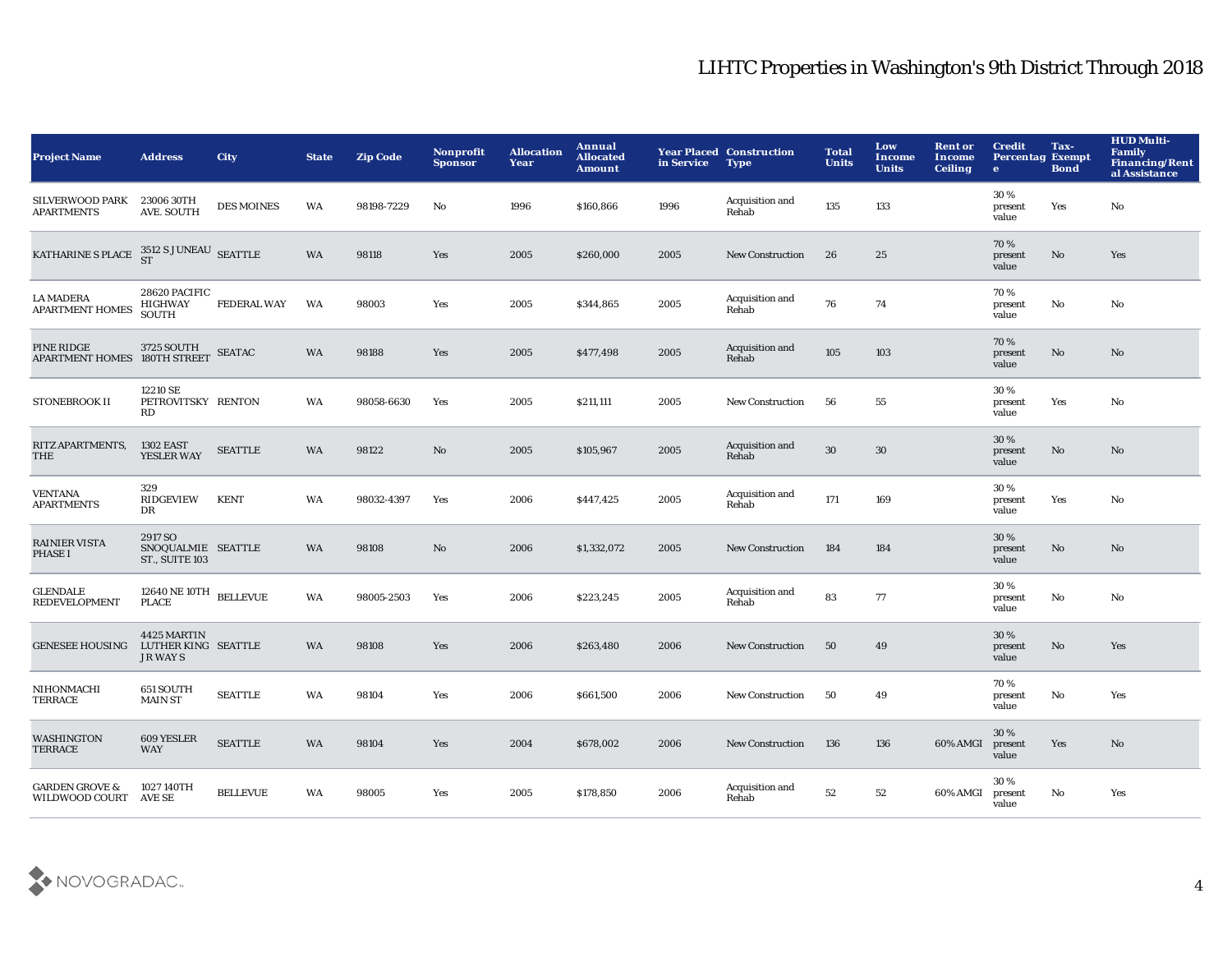| <b>Project Name</b>                                                                                      | <b>Address</b>                                  | <b>City</b>                                       | <b>State</b> | <b>Zip Code</b> | Nonprofit<br><b>Sponsor</b> | <b>Allocation</b><br>Year | Annual<br><b>Allocated</b><br><b>Amount</b> | in Service | <b>Year Placed Construction</b><br><b>Type</b> | <b>Total</b><br><b>Units</b> | Low<br>Income<br><b>Units</b> | <b>Rent or</b><br>Income<br><b>Ceiling</b> | <b>Credit</b><br><b>Percentag Exempt</b><br>e. | Tax-<br><b>Bond</b> | <b>HUD Multi-</b><br><b>Family</b><br><b>Financing/Rent</b><br>al Assistance |
|----------------------------------------------------------------------------------------------------------|-------------------------------------------------|---------------------------------------------------|--------------|-----------------|-----------------------------|---------------------------|---------------------------------------------|------------|------------------------------------------------|------------------------------|-------------------------------|--------------------------------------------|------------------------------------------------|---------------------|------------------------------------------------------------------------------|
| <b>VILLA CAPRI</b>                                                                                       | <sub>S</sub>                                    | $28621\,25 \mathrm{TH}\, \mathrm{PL}$ FEDERAL WAY | <b>WA</b>    | 98003           | Yes                         | 2005                      | \$494,282                                   | 2006       | Acquisition and<br>Rehab                       | 85                           | 85                            | 60% AMGI                                   | 70%<br>present<br>value                        | No                  | Yes                                                                          |
| <b>CRESTON POINT</b>                                                                                     | 13445 MARTIN<br>LUTHER KING SEATTLE<br>JR. WAYS |                                                   | WA           | 98178-5202      | No                          | 2007                      | \$1,896,626                                 | 2006       | <b>New Construction</b>                        | 476                          | 470                           |                                            | 30%<br>present<br>value                        | Yes                 | Yes                                                                          |
| <b>GARDEN GROVE AND</b><br>WILDWOOD COURT- 1027 - 140TH<br><b>SCATTERED SITE</b><br><b>REDEVELOPMENT</b> | <b>AVE SE</b>                                   | <b>BELLEVUE</b>                                   | WA           | 98005           | Yes                         | 2006                      | \$178,850                                   | 2006       | Acquisition and<br>Rehab                       | 54                           | 52                            |                                            | 30%<br>present<br>value                        | No                  | Yes                                                                          |
| <b>VILLA CAPRI</b>                                                                                       | 28621 - 25TH<br>PL S                            | FEDERAL WAY                                       | WA           | 98003           | Yes                         | 2007                      | \$494,282                                   | 2006       | Acquisition and<br>Rehab                       | 86                           | 85                            |                                            | 70%<br>present<br>value                        | No                  | Yes                                                                          |
| <b>WASHINGTON</b><br><b>TERRACE</b>                                                                      | 609 YESLER<br><b>WAY</b>                        | <b>SEATTLE</b>                                    | WA           | 98104-3722      | Yes                         | 2006                      | \$678,002                                   | 2006       | <b>New Construction</b>                        | 136                          | 134                           | 60% AMGI                                   | 30%<br>present<br>value                        | Yes                 | $\mathbf{N}\mathbf{o}$                                                       |
| <b>EVANS HOUSE</b>                                                                                       | 415 - 10TH AVE SEATTLE                          |                                                   | WA           | 98122           | Yes                         | 2007                      | \$1,012,354                                 | 2007       | <b>New Construction</b>                        | 75                           | 75                            |                                            | 70%<br>present<br>value                        | No                  | Yes                                                                          |
| <b>BUSH HOTEL</b>                                                                                        | <b>621 S JACKSON SEATTLE</b><br><b>STREET</b>   |                                                   | WA           | 98104           | Yes                         | 1997                      | \$564,000                                   | 1997       | <b>New Construction</b>                        | 96                           | 95                            |                                            | 70%<br>present<br>value                        | No                  | Yes                                                                          |
| <b>GOWE COURT APTS</b>                                                                                   | 627 W TITUS<br><b>ST</b>                        | <b>KENT</b>                                       | <b>WA</b>    | 98032           | Yes                         | 1996                      | \$290,811                                   | 1997       | <b>New Construction</b>                        | 49                           | 49                            | 60% AMGI                                   | 70%<br>present<br>value                        | No                  | No                                                                           |
| <b>MERIDIAN COURT</b><br><b>APARTMENTS</b>                                                               | 31400 23RD<br><b>AVENUE</b><br>SOUTH            | <b>FEDERAL WAY</b>                                | WA           | 98003-5548      | No                          | 1997                      | \$448,937                                   | 1997       | <b>New Construction</b>                        | 200                          | 196                           |                                            | 30%<br>present<br>value                        | Yes                 | No                                                                           |
| PACIFIC INN<br><b>APARTMENTS</b>                                                                         | 225 112TH<br><b>AVENUE NE</b>                   | <b>BELLEVUE</b>                                   | WA           | 98004-5816      | No                          | 1998                      | \$42,538                                    | 1997       | <b>New Construction</b>                        | 118                          | 24                            |                                            | 30%<br>present<br>value                        | Yes                 | No                                                                           |
| WILLAMETTE COURT 31580 23RD<br><b>APTS</b>                                                               | AVE S                                           | <b>FEDERAL WAY</b>                                | WA           | 98003           | No                          | 1996                      | \$627,288                                   | 1997       | <b>New Construction</b>                        | 106                          | 106                           | 60% AMGI                                   | 70%<br>present<br>value                        | No                  | No                                                                           |
| <b>EASTERN HOTEL</b>                                                                                     | 506 MAYNARD<br><b>AVENUE</b><br>SOUTH           | <b>SEATTLE</b>                                    | WA           | 98104           | Yes                         | 1998                      | \$276,000                                   | 1998       | <b>New Construction</b>                        | 47                           | 46                            |                                            | 70%<br>present<br>value                        | No                  | Yes                                                                          |
| <b>LAURELWOOD</b><br><b>GARDENS</b>                                                                      | 29505 21ST<br><b>AVENUE</b><br>SOUTH            | <b>FEDERAL WAY</b>                                | <b>WA</b>    | 98003           | No                          | 1998                      | \$310,075                                   | 1998       | Acquisition and<br>Rehab                       | 91                           | 88                            |                                            | 70%<br>present<br>value                        | No                  | Yes                                                                          |

![](_page_5_Picture_2.jpeg)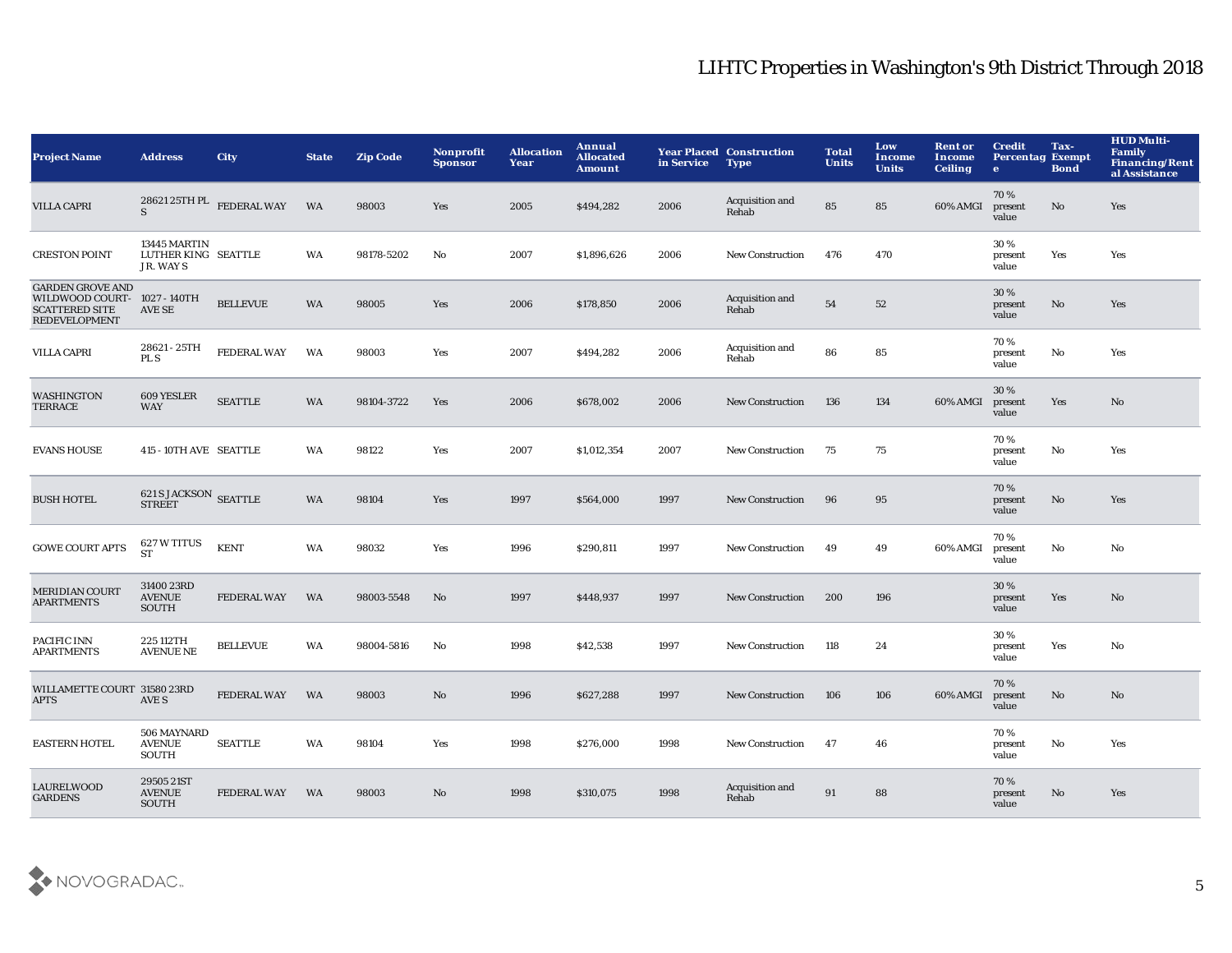| <b>Project Name</b>                                                                                                            | <b>Address</b>                              | City               | <b>State</b> | <b>Zip Code</b> | Nonprofit<br><b>Sponsor</b> | <b>Allocation</b><br>Year | Annual<br><b>Allocated</b><br><b>Amount</b> | in Service | <b>Year Placed Construction</b><br><b>Type</b> | <b>Total</b><br><b>Units</b> | Low<br>Income<br><b>Units</b> | <b>Rent or</b><br><b>Income</b><br><b>Ceiling</b> | <b>Credit</b><br><b>Percentag Exempt</b><br>$\bullet$ | Tax-<br><b>Bond</b>    | <b>HUD Multi-</b><br><b>Family</b><br><b>Financing/Rent</b><br>al Assistance |
|--------------------------------------------------------------------------------------------------------------------------------|---------------------------------------------|--------------------|--------------|-----------------|-----------------------------|---------------------------|---------------------------------------------|------------|------------------------------------------------|------------------------------|-------------------------------|---------------------------------------------------|-------------------------------------------------------|------------------------|------------------------------------------------------------------------------|
| <b>RENTON FAMILY</b><br><b>HOUSING</b>                                                                                         | 1000<br><b>JEFFERSON</b><br>AVE NE          | <b>RENTON</b>      | WA           | 98055           | Yes                         | 1998                      | \$216,000                                   | 1998       | <b>New Construction</b>                        | 24                           | 24                            |                                                   | 70%<br>present<br>value                               | No                     | No                                                                           |
| <b>LAND S WILLOW</b><br>${\tt GLEN}$                                                                                           | 29505 21ST<br><b>AVENUE</b><br><b>SOUTH</b> | <b>FEDERAL WAY</b> | <b>WA</b>    | 98003           | $\mathbf{N}\mathbf{o}$      | 1997                      | \$310,075                                   | 1998       | Acquisition and<br>Rehab                       | 92                           | 88                            | 60% AMGI                                          | 70%<br>present<br>value                               | No                     | Yes                                                                          |
| <b>ALDERBROOK</b><br><b>APARTMENTS</b>                                                                                         | <b>412 E. NOVAK</b><br><b>LANE</b>          | <b>KENT</b>        | WA           | 98032-2017      | Yes                         | 2000                      | \$534,138                                   | 1999       | <b>New Construction</b>                        | 207                          | 205                           |                                                   | 30%<br>present<br>value                               | Yes                    | No                                                                           |
| <b>ASHWOOD COURT</b>                                                                                                           | 11018 NE 11TH<br><b>ST</b>                  | <b>BELLEVUE</b>    | <b>WA</b>    | 98004           | Yes                         | 1996                      | \$340,306                                   | 1999       | <b>New Construction</b>                        | 50                           | 50                            | 60% AMGI                                          | 70%<br>present<br>value                               | $\mathbf{N}\mathbf{o}$ | No                                                                           |
| <b>SEAVIEW</b><br><b>APARTMENTS</b>                                                                                            | 22800 28TH<br><b>AVENUE</b><br>SOUTH        | <b>DES MOINES</b>  | WA           | 98198-4439      | Yes                         | 1999                      | \$116,298                                   | 1999       | Acquisition and<br>Rehab                       | 72                           | 70                            |                                                   | 30%<br>present<br>value                               | No                     | No                                                                           |
| <b>WINDSOR HEIGHTS</b>                                                                                                         | 17223 32ND<br><b>AVENUE</b><br>SOUTH        | <b>SEATAC</b>      | <b>WA</b>    | 98188-4409      | No                          | 1999                      | \$851,613                                   | 1999       | Acquisition and<br>Rehab                       | 326                          | 321                           |                                                   | 70%<br>present<br>value                               | No                     | No                                                                           |
| <b>NORMAN MITCHELL</b><br>MANOR/ALMA<br><b>GAMBLE</b>                                                                          | 165 14TH<br><b>AVENUE</b><br>SOUTH          | <b>SEATTLE</b>     | WA           | 98144           | No                          | 1999                      | \$166,704                                   | 1999       | Acquisition and<br>Rehab                       | 34                           | 34                            |                                                   | 70%<br>present<br>value                               | No                     | Yes                                                                          |
| PARK PLACE (KENT)                                                                                                              | 1406 MAPLE LN KENT                          |                    | <b>WA</b>    | 98030           | Yes                         | 1998                      | \$298,988                                   | 2000       | <b>New Construction</b>                        | 50                           | 50                            | 50% AMGI                                          | 70%<br>present<br>value                               | No                     | No                                                                           |
| SOMERSET GARDENS NORTHEAST                                                                                                     | 14700<br>29TH PLACE                         | <b>BELLEVUE</b>    | WA           | 98007           | No                          | 2000                      | \$458,654                                   | 2000       | Acquisition and<br>Rehab                       | 198                          | 88                            | 60% AMGI                                          | 70%<br>present<br>value                               | No                     | No                                                                           |
| $\begin{array}{llll} \textbf{SOMERSET GARDENS}\textcolor{red}{\bullet} \textbf{14500 NE 29TH} & \textbf{BELLEVUE} \end{array}$ |                                             |                    | <b>WA</b>    | 98007           | No                          | 2000                      | \$265,347                                   | 2000       | Acquisition and<br>Rehab                       | 108                          | 107                           | 60% AMGI                                          | 30%<br>present<br>value                               | No                     | No                                                                           |
| VASA CREEK WOODS ANEWPORT                                                                                                      | 15406 SE<br>WAY                             | <b>BELLEVUE</b>    | WA           | 98006-1829      | No                          | 2000                      | \$297,875                                   | 2000       | <b>New Construction</b>                        | 51                           | 50                            | 60% AMGI                                          | 70%<br>present<br>value                               | No                     | No                                                                           |
| <b>VILLA ESPERANZA</b><br><b>APARTMENTS</b>                                                                                    | 31524 - 28TH<br>AVE S                       | <b>FEDERAL WAY</b> | <b>WA</b>    | 98003           | <b>Yes</b>                  | 2007                      | \$239,200                                   | 2007       | <b>New Construction</b>                        | 23                           | 23                            |                                                   | 70%<br>present<br>value                               | No                     | Yes                                                                          |
| <b>EGIS HOUSING</b><br><b>PROJECT</b>                                                                                          | <b>SCATTERED</b><br><b>SITES</b>            | <b>TUKWILA</b>     | WA           | 98188           | No                          | 2009                      | \$2,287,025                                 | 2007       | Acquisition and<br>Rehab                       | 439                          | 431                           |                                                   | 30 %<br>present<br>value                              | No                     | Yes                                                                          |

![](_page_6_Picture_2.jpeg)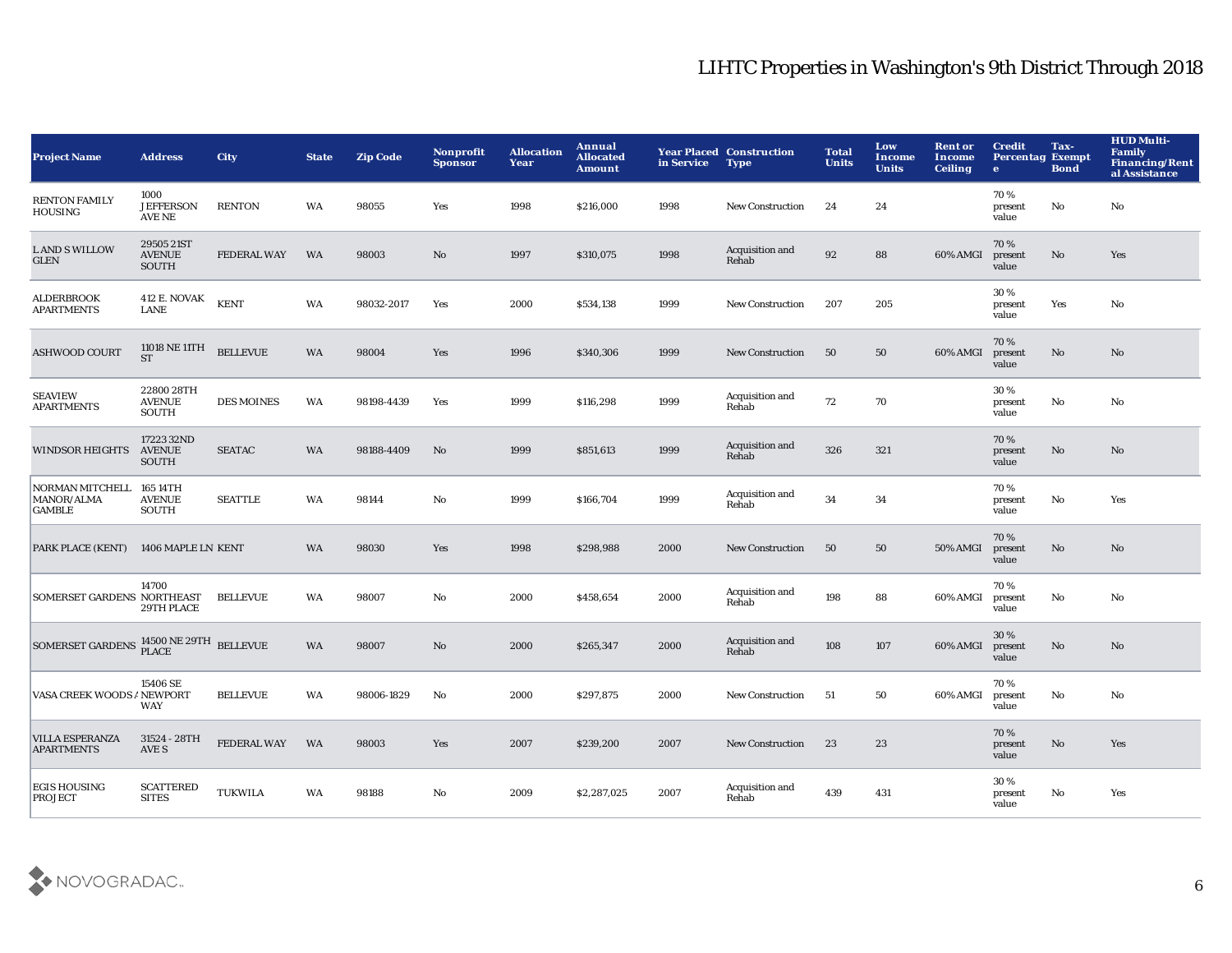| <b>Project Name</b>                                             | <b>Address</b>                                      | <b>City</b>                           | <b>State</b> | <b>Zip Code</b> | Nonprofit<br><b>Sponsor</b> | <b>Allocation</b><br>Year | Annual<br><b>Allocated</b><br><b>Amount</b> | in Service | <b>Year Placed Construction</b><br><b>Type</b> | <b>Total</b><br><b>Units</b> | Low<br>Income<br><b>Units</b> | <b>Rent or</b><br>Income<br><b>Ceiling</b> | <b>Credit</b><br><b>Percentag Exempt</b><br>$\mathbf{e}$ | Tax-<br><b>Bond</b> | <b>HUD Multi-</b><br><b>Family</b><br><b>Financing/Rent</b><br>al Assistance |
|-----------------------------------------------------------------|-----------------------------------------------------|---------------------------------------|--------------|-----------------|-----------------------------|---------------------------|---------------------------------------------|------------|------------------------------------------------|------------------------------|-------------------------------|--------------------------------------------|----------------------------------------------------------|---------------------|------------------------------------------------------------------------------|
| <b>BARKLEY RIDGE</b><br><b>APARTMENTS</b>                       |                                                     | $27830$ PACIFIC FEDERAL WAY HWY SOUTH | <b>WA</b>    | 98003-3401      | No                          | 2009                      | \$545,896                                   | 2008       | <b>New Construction</b>                        | 112                          | 110                           |                                            | 30 %<br>present<br>value                                 | Yes                 | No                                                                           |
| <b>GREENTREE</b><br>APARTMENT HOMES ST                          | 6900 S 125TH                                        | <b>SEATTLE</b>                        | WA           | 98178-4330      | Yes                         | 2008                      | \$698,881                                   | 2008       | Acquisition and<br>Rehab                       | 208                          | 205                           |                                            | 30%<br>present<br>value                                  | Yes                 | No                                                                           |
| <b>HIAWATHA ARTIST</b><br><b>LOFTS</b>                          | 843<br>HIAWATHA PL SEATTLE<br><b>SOUTH</b>          |                                       | WA           | 98144-2836      | Yes                         | 2008                      | \$461,923                                   | 2008       | <b>New Construction</b>                        | 61                           | 60                            |                                            | 30 %<br>present<br>value                                 | Yes                 | No                                                                           |
| <b>KENYON HOUSE</b>                                             | 3936 S.<br><b>KENYON ST</b>                         | <b>SEATTLE</b>                        | WA           | 98118           | Yes                         | 2008                      | \$213,625                                   | 2008       | <b>New Construction</b>                        | 18                           | 18                            |                                            | 70%<br>present<br>value                                  | No                  | Yes                                                                          |
| <b>LIBERTY SQUARE</b><br><b>APARTMENTS</b>                      | <b>415 WILLIAMS</b><br>AVE S                        | <b>RENTON</b>                         | WA           | 98057           | Yes                         | 2008                      | \$583,540                                   | 2008       | <b>New Construction</b>                        | 92                           | 91                            |                                            | 30%<br>present<br>value                                  | No                  | Yes                                                                          |
| <b>URBAN LEAGUE</b><br><b>VILLAGE @ COLMAN</b><br><b>SCHOOL</b> | 2300 S<br>MASSACHUSE SEATTLE<br>TTS ST.             |                                       | WA           | 98144-3821      | Yes                         | 2008                      | \$327,991                                   | 2008       | Acquisition and<br>Rehab                       | 36                           | 36                            |                                            | 30 %<br>present<br>value                                 | No                  | No                                                                           |
| <b>SEATTLE HIGH RISE</b><br><b>REHABILITATION</b><br>PHASE III  | 9201 RAINIER SEATTLE<br>AVE S                       |                                       | <b>WA</b>    | 98118-5500      | No                          | 2010                      | \$972,261                                   | 2008       | Acquisition and<br>Rehab                       | 587                          | 552                           |                                            | 30 %<br>present<br>value                                 | No                  |                                                                              |
| APPIAN WAY<br><b>APARTMENTS</b>                                 | 25815 - 27TH<br><b>PLACE SOUTH</b>                  | <b>KENT</b>                           | WA           | 98032           | Yes                         | 2009                      | \$943,747                                   | 2009       | Acquisition and<br>Rehab                       | 150                          | 149                           |                                            | 30%<br>present<br>value                                  | Yes                 | Yes                                                                          |
| <b>CESAR CHAVEZ</b><br><b>VILLAGE</b>                           | <b>1000 SOUTH</b><br>HENDERSON SEATTLE<br><b>ST</b> |                                       | WA           | 98108           | Yes                         | 2009                      | \$438,031                                   | 2009       | <b>New Construction</b>                        | 25                           | 25                            |                                            | 70 %<br>present<br>value                                 | No                  | Yes                                                                          |
| FREDERIC OZANAM<br><b>HOUSE</b>                                 | 801 - 9TH AVE SEATTLE                               |                                       | WA           | 98104           | Yes                         | 2009                      | \$869,390                                   | 2009       | <b>New Construction</b>                        | 56                           | 56                            |                                            | 70 %<br>present<br>value                                 | No                  | No                                                                           |
| <b>RAINIER HOUSE</b>                                            | 5270 RAINIER SEATTLE<br>AVE S                       |                                       | WA           | 98124           | Yes                         | 2009                      | \$597,772                                   | 2009       | <b>New Construction</b>                        | 50                           | 50                            |                                            | 70 %<br>present<br>value                                 | No                  | $\mathbf{N}\mathbf{o}$                                                       |
| <b>SAMAKI COMMONS</b>                                           | <b>3900 SOUTH</b><br><b>KENYON ST</b>               | <b>SEATTLE</b>                        | WA           | 98118           | Yes                         | 2009                      | \$538,941                                   | 2009       | <b>New Construction</b>                        | -41                          | 40                            |                                            | 70%<br>present<br>value                                  | No                  | Yes                                                                          |
| <b>WINTONIA HOTEL</b>                                           | <b>1406 MAPLE</b><br><b>LANE SOUTH</b>              | <b>KENT</b>                           | <b>WA</b>    | 98032           | Yes                         | 1998                      | \$298,988                                   | 2000       | <b>New Construction</b>                        | 51                           | 50                            | 50% AMGI                                   | 70%<br>present<br>value                                  | No                  |                                                                              |

![](_page_7_Picture_2.jpeg)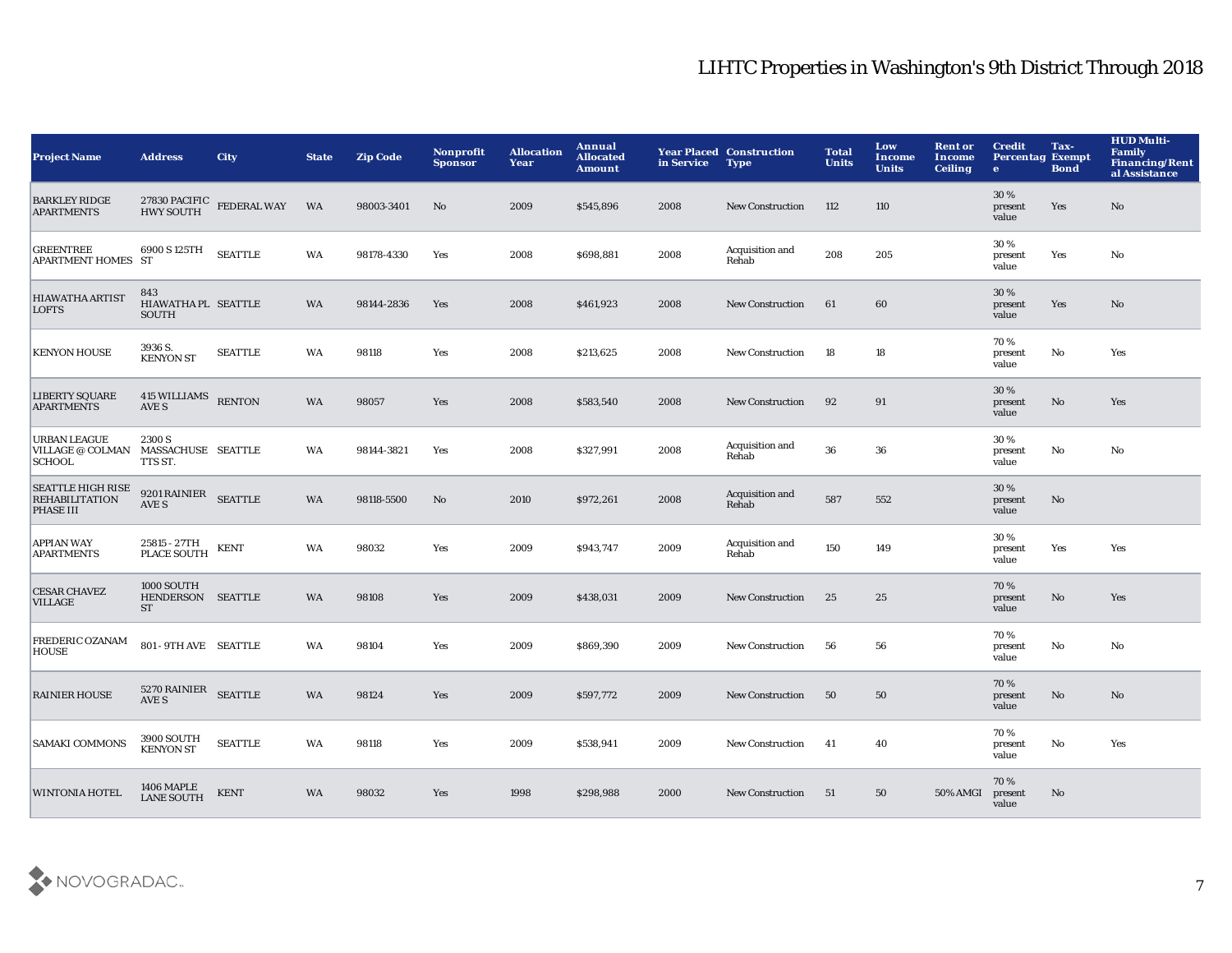| <b>Project Name</b>                                | <b>Address</b>                                  | <b>City</b>        | <b>State</b> | <b>Zip Code</b> | Nonprofit<br><b>Sponsor</b> | <b>Allocation</b><br>Year | Annual<br><b>Allocated</b><br><b>Amount</b> | in Service | <b>Year Placed Construction</b><br><b>Type</b> | <b>Total</b><br><b>Units</b> | Low<br><b>Income</b><br><b>Units</b> | <b>Rent or</b><br>Income<br><b>Ceiling</b> | <b>Credit</b><br><b>Percentag Exempt</b><br>$\bullet$ | Tax-<br><b>Bond</b> | <b>HUD Multi-</b><br><b>Family</b><br><b>Financing/Rent</b><br>al Assistance |
|----------------------------------------------------|-------------------------------------------------|--------------------|--------------|-----------------|-----------------------------|---------------------------|---------------------------------------------|------------|------------------------------------------------|------------------------------|--------------------------------------|--------------------------------------------|-------------------------------------------------------|---------------------|------------------------------------------------------------------------------|
| <b>PARK PLACE</b><br><b>APARTMENTS</b>             | <b>1406 MAPLE</b><br><b>LANE SOUTH</b>          | <b>KENT</b>        | WA           | 98032           | Yes                         | 2001                      | \$298,988                                   | 2000       | <b>New Construction</b>                        | 51                           | 50                                   |                                            | 70%<br>present<br>value                               |                     | No                                                                           |
| <b>EL NOR</b><br><b>APARTMENTS</b>                 | 117 18TH<br><b>AVENUE</b>                       | <b>SEATTLE</b>     | WA           | 98122           | Yes                         | 2001                      | \$250,739                                   | 2001       | Acquisition and<br>Rehab                       | 55                           | 53                                   | 60% AMGI                                   | 70%<br>present<br>value                               | No                  | Yes                                                                          |
| <b>ESPERANZA</b><br><b>APARTMENTS</b>              | 6940 37TH<br><b>AVENUE</b><br><b>SOUTH</b>      | <b>SEATTLE</b>     | WA           | 98118           | $\rm No$                    | 2002                      | \$349,392                                   | 2001       | <b>New Construction</b>                        | 84                           | 83                                   |                                            | 30%<br>present<br>value                               | $\mathbf{No}$       | No                                                                           |
| <b>HOLLY PARK PHASE</b><br>II                      | <b>7083 HOLLY</b><br><b>PARK DRIVE</b><br>SOUTH | <b>SEATTLE</b>     | <b>WA</b>    | 98118           | No                          | 2001                      | \$750,797                                   | 2001       | <b>New Construction</b>                        | 96                           | 96                                   |                                            | 30 %<br>present<br>value                              | No                  | No                                                                           |
| <b>OREGON PLACE</b><br><b>APARTMENTS</b>           | 3600 SOUTH<br><b>OREGON</b><br><b>STREET</b>    | <b>SEATTLE</b>     | WA           | 98118-1669      | Yes                         | 2001                      | \$94,613                                    | 2001       | Acquisition and<br>Rehab                       | 39                           | 38                                   | 60% AMGI                                   | 30%<br>present<br>value                               | $\mathbf{No}$       | No                                                                           |
| <b>SILVER SPRINGS</b><br><b>APARTMENTS</b>         | 22416 88TH<br><b>AVENUE</b><br><b>SOUTH</b>     | <b>KENT</b>        | WA           | 98031-2480      | No                          | 2001                      | \$611,431                                   | 2001       | <b>New Construction</b>                        | 251                          | 249                                  |                                            | 30%<br>present<br>value                               | Yes                 | $\mathbf{N}\mathbf{o}$                                                       |
| <b>TERRACE</b><br><b>APARTMENTS</b>                | 2262028TH<br><b>AVENUE S</b>                    | <b>DES MOINES</b>  | WA           | 98198-4409      | Yes                         | 2001                      | \$65,883                                    | 2001       | Acquisition and<br>Rehab                       | 27                           | 26                                   |                                            | 30%<br>present<br>value                               | Yes                 | No                                                                           |
| <b>HELENV</b><br><b>APARTMENTS</b>                 | <b>1319 E UNION</b><br><b>ST</b>                | <b>SEATTLE</b>     | WA           | 98122           | Yes                         | 2003                      | \$113,689                                   | 2002       | Acquisition and<br>Rehab                       | 38                           | ${\bf 38}$                           |                                            | 30%<br>present<br>value                               | No                  | No                                                                           |
| <b>MARIPOSA</b><br><b>APARTMENTS</b>               | 2812018TH<br><b>AVENUE S</b>                    | <b>FEDERAL WAY</b> | WA           | 98003-3265      | Yes                         | 2002                      | \$411,675                                   | 2002       | Acquisition and<br>Rehab                       | 194                          | 189                                  |                                            | 30%<br>present<br>value                               | Yes                 | No                                                                           |
| MITCHELL PLACE<br>SENIOR RESIDENCE ST              | 1001 S. 336TH                                   | FEDERAL WAY        | WA           | 98003           | Yes                         | 2003                      | \$299,904                                   | 2002       | New Construction                               | 50                           | 50                                   |                                            | 70%<br>present<br>value                               | $\mathbf{No}$       | No                                                                           |
| <b>MOUNTAIN VIEW</b><br><b>APARTMENTS</b>          | 14200 37TH<br><b>AVENUE</b><br><b>SOUTH</b>     | <b>TUKWILA</b>     | WA           | 98168           | Yes                         | 2002                      | \$300,000                                   | 2002       | Acquisition and<br>Rehab                       | 51                           | 50                                   |                                            | 70%<br>present<br>value                               | No                  | No                                                                           |
| <b>VIEWS AT MADISON</b><br><b>PHASE II</b>         | <b>1823 EAST</b><br><b>MADISON</b>              | <b>SEATTLE</b>     | <b>WA</b>    | 98122           | Yes                         | 2002                      | \$283,231                                   | 2002       | <b>New Construction</b>                        | 26                           | 25                                   |                                            | 70%<br>present<br>value                               | No                  | No                                                                           |
| EASTWOOD SQUARE 14511 NE 35TH<br><b>APARTMENTS</b> | <b>STREET</b>                                   | <b>BELLEVUE</b>    | WA           | 98007           | No                          | 2003                      | \$185,354                                   | 2003       | Acquisition and<br>Rehab                       | 48                           | 48                                   |                                            | 30%<br>present<br>value                               | No                  | Yes                                                                          |

![](_page_8_Picture_2.jpeg)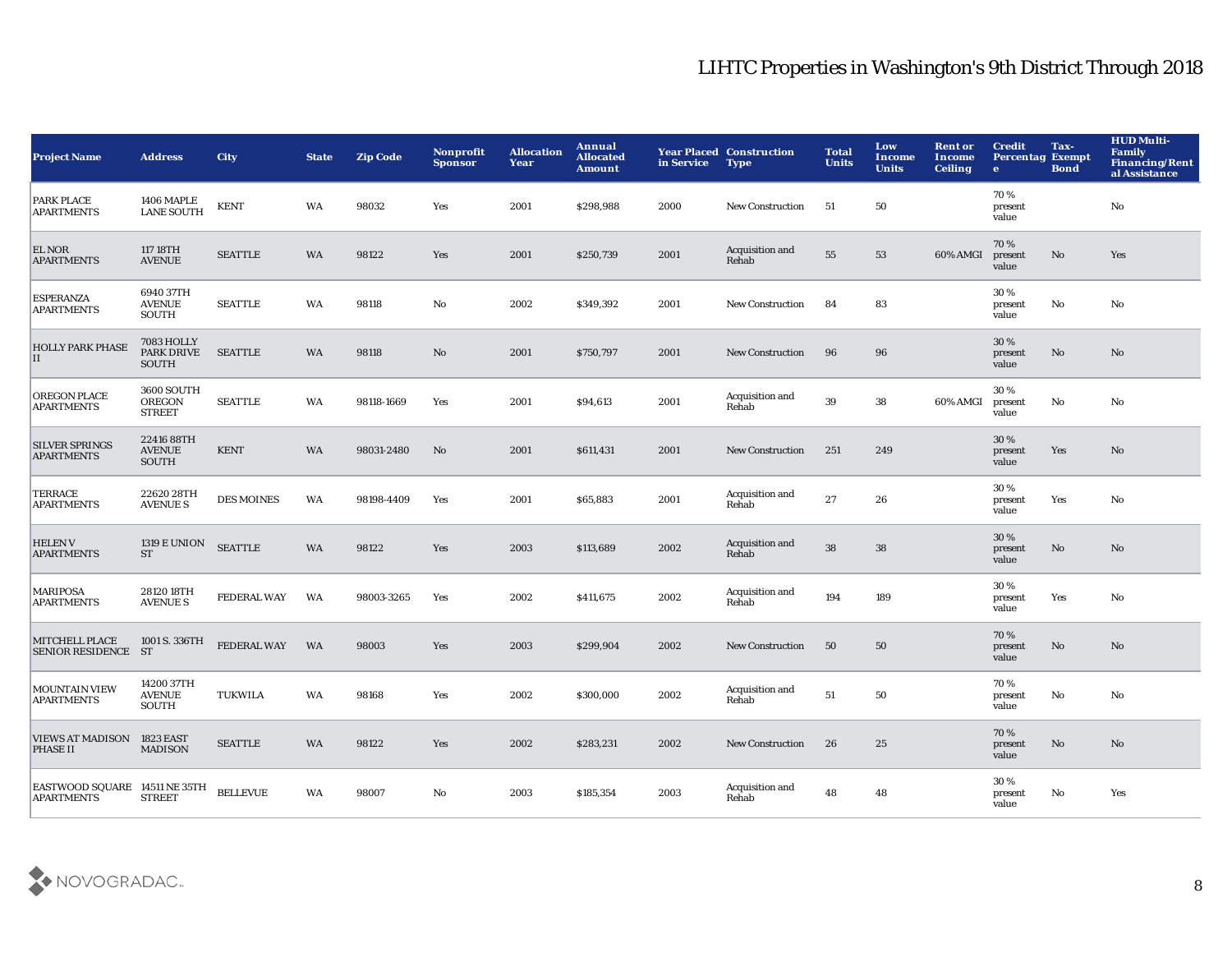| <b>Project Name</b>                                                                                                       | <b>Address</b>                                       | <b>City</b>        | <b>State</b> | <b>Zip Code</b> | <b>Nonprofit</b><br><b>Sponsor</b> | <b>Allocation</b><br>Year | Annual<br><b>Allocated</b><br><b>Amount</b> | in Service | <b>Year Placed Construction</b><br><b>Type</b> | <b>Total</b><br><b>Units</b> | Low<br>Income<br><b>Units</b> | <b>Rent or</b><br><b>Income</b><br><b>Ceiling</b> | <b>Credit</b><br><b>Percentag Exempt</b><br>$\bullet$ | Tax-<br><b>Bond</b> | <b>HUD Multi-</b><br><b>Family</b><br><b>Financing/Rent</b><br>al Assistance |
|---------------------------------------------------------------------------------------------------------------------------|------------------------------------------------------|--------------------|--------------|-----------------|------------------------------------|---------------------------|---------------------------------------------|------------|------------------------------------------------|------------------------------|-------------------------------|---------------------------------------------------|-------------------------------------------------------|---------------------|------------------------------------------------------------------------------|
| <b>TYREE SCOTT</b><br><b>APARTMENTS</b>                                                                                   | 4000 MARTIN<br>LUTHER KING SEATTLE<br><b>JR WAYS</b> |                    | <b>WA</b>    | 98108           | Yes                                | 2004                      | \$189,000                                   | 2003       | <b>New Construction</b>                        | 21                           | 21                            |                                                   | 70%<br>present<br>value                               | No                  | No                                                                           |
| <b>EVERGREEN COURT</b><br>(BELLEVUE)                                                                                      | $900$ 124TH AVE $\,$ BELLEVUE<br>$\rm NE$            |                    | WA           | 98005           | Yes                                | 2001                      | \$295,213                                   | 2003       | Acquisition and<br>Rehab                       | 84                           | 84                            | 60% AMGI                                          | 30 %<br>present<br>value                              | No                  |                                                                              |
| <b>PARKWAY</b><br><b>APARTMENTS</b>                                                                                       | 2206 SW<br>334TH PLACE                               | <b>FEDERAL WAY</b> | WA           | 98023-2842      | Yes                                | 2003                      | \$395,949                                   | 2003       | Acquisition and<br>Rehab                       | 208                          | 203                           |                                                   | 30%<br>present<br>value                               | Yes                 | No                                                                           |
| VIEWS AT MADISON 1615 19TH<br><b>PHASE I</b>                                                                              | <b>AVENUE</b>                                        | <b>SEATTLE</b>     | WA           | 98122           | Yes                                | 2003                      | \$526,414                                   | 2003       | <b>New Construction</b>                        | 45                           | 45                            |                                                   | 70%<br>present<br>value                               | No                  | Yes                                                                          |
| <b>EVERGREEN COURT</b>                                                                                                    | 900 - 124TH<br><b>AVE NE</b>                         | <b>BELLEVUE</b>    | <b>WA</b>    | 98005           | Yes                                | 2003                      | \$295,213                                   | 2003       | Acquisition and<br>Rehab                       | 84                           | 64                            |                                                   | 30 %<br>present<br>value                              | No                  | No                                                                           |
| <b>ANGLE LAKE COURT</b>                                                                                                   | 4010 SOUTH<br>188TH STREET                           | <b>SEATAC</b>      | WA           | 98188           | Yes                                | 2005                      | \$292,297                                   | 2004       | <b>New Construction</b>                        | 80                           | 78                            |                                                   | 30 %<br>present<br>value                              | No                  | No                                                                           |
| <b>CHALET</b><br><b>APARTMENTS</b>                                                                                        | 2627148TH<br><b>AVENUE SE</b>                        | <b>BELLEVUE</b>    | <b>WA</b>    | 98007           | Yes                                | 2004                      | \$144,173                                   | 2004       | Acquisition and<br>Rehab                       | 18                           | 18                            |                                                   | 70%<br>present<br>value                               | No                  | Yes                                                                          |
| <b>SOUTH SHORE</b><br><b>COURT</b>                                                                                        | 4811 SOUTH<br><b>HENDERSON</b>                       | <b>SEATTLE</b>     | WA           | 98118-4952      | No                                 | 2010                      | \$300,930                                   | 2009       | Acquisition and<br>Rehab                       | 44                           | 43                            |                                                   | 30%<br>present<br>value                               | No                  | Yes                                                                          |
| <b>SENIOR CITY</b>                                                                                                        | 31635 - 23RD<br><b>AVE SOUTH</b>                     | <b>FEDERAL WAY</b> | WA           | 98003-5046      | Yes                                | 2010                      | \$529,564                                   | 2010       | New Construction                               | 62                           | 61                            |                                                   | 30%<br>present<br>value                               | Yes                 | Yes                                                                          |
| <b>APARTMENT</b>                                                                                                          | 4626 MLK JR<br>WAY S                                 | <b>SEATTLE</b>     | WA           | 98108           | Yes                                | 2009                      | \$481,099                                   | 2010       | <b>New Construction</b>                        | 83                           | 83                            | 60% AMGI                                          | 30%<br>present<br>value                               | No                  |                                                                              |
| <b>COMPASS CENTER</b><br><b>RENTON LUTHERAN</b><br><b>REGIONAL</b><br><b>VETERANS</b><br><b>PROGRAM</b><br>COMPASS CENTER | 419 S SECOND<br><b>ST</b>                            | <b>RENTON</b>      | WA           | 98057           | Yes                                | 2008                      | \$760,130                                   | 2010       | New Construction                               | 59                           | 59                            |                                                   | 60% AMGI TCEP only No                                 |                     | No                                                                           |
| <b>RENTON LUTHERAN</b><br><b>REGIONAL</b><br><b>VETERANS</b><br><b>PROCRAM</b>                                            | 419 SOUTH<br>2ND ST                                  | <b>RENTON</b>      | WA           | 98055           | Yes                                | 2010                      | \$0                                         | 2010       | New Construction                               | 59                           | 58                            |                                                   | Not<br>Indicated                                      | No                  | No                                                                           |
| <b>TAMARACK PLACE</b>                                                                                                     | 4626 MARTIN<br>LUTHER KING SEATTLE<br>JR. WAYS.      |                    | <b>WA</b>    | 98108           | No                                 | 2011                      | \$481,099                                   | 2010       | <b>New Construction</b>                        | 83                           | 82                            |                                                   | 30 %<br>present<br>value                              |                     | Yes                                                                          |

![](_page_9_Picture_2.jpeg)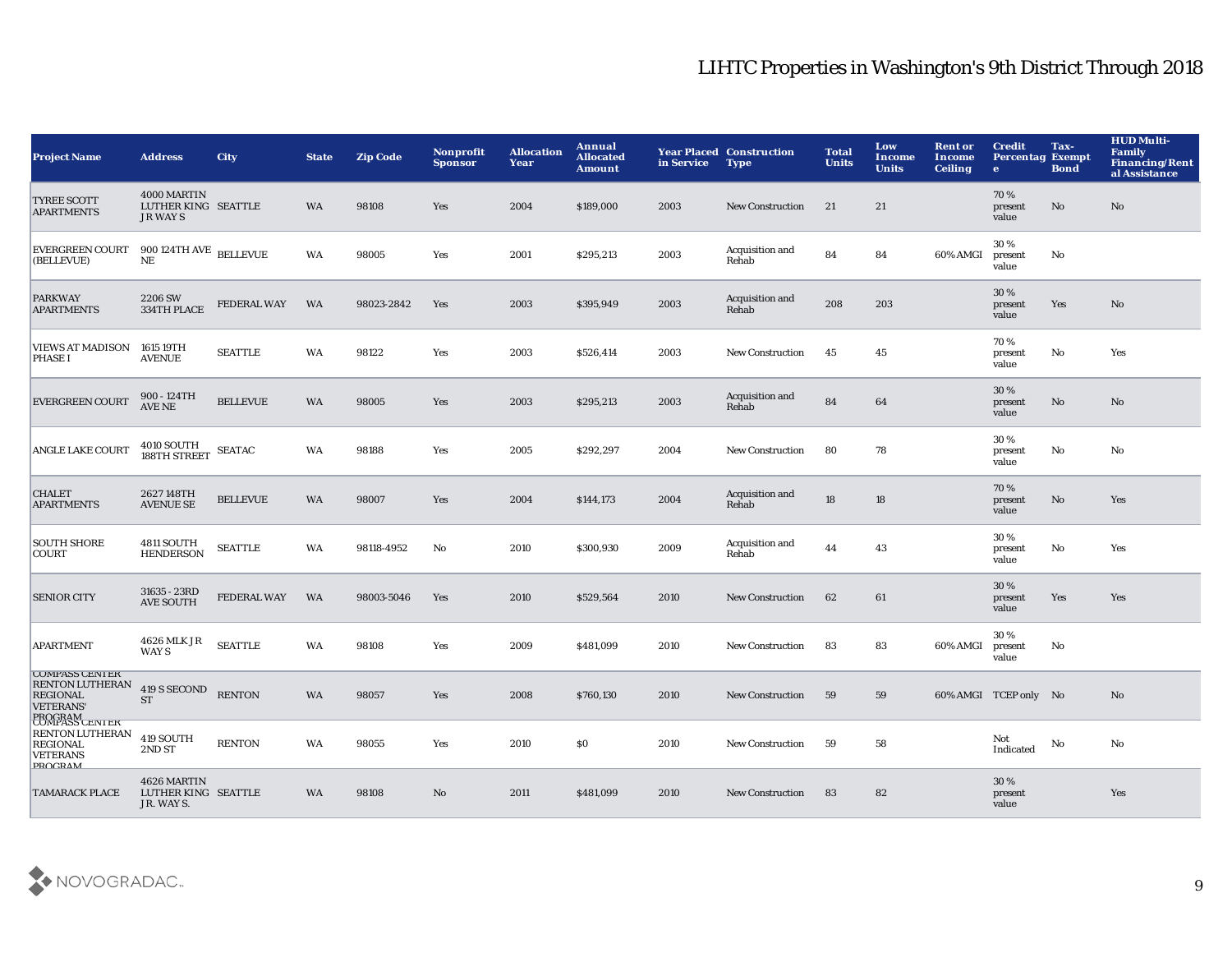| <b>Project Name</b>                                       | <b>Address</b>                                                                                                      | <b>City</b>     | <b>State</b> | <b>Zip Code</b> | Nonprofit<br><b>Sponsor</b> | <b>Allocation</b><br>Year | Annual<br><b>Allocated</b><br><b>Amount</b> | in Service | <b>Year Placed Construction</b><br><b>Type</b> | <b>Total</b><br><b>Units</b> | Low<br>Income<br><b>Units</b> | <b>Rent or</b><br>Income<br><b>Ceiling</b> | <b>Credit</b><br><b>Percentag Exempt</b><br>$\bullet$ | Tax-<br><b>Bond</b>    | <b>HUD Multi-</b><br><b>Family</b><br><b>Financing/Rent</b><br>al Assistance |
|-----------------------------------------------------------|---------------------------------------------------------------------------------------------------------------------|-----------------|--------------|-----------------|-----------------------------|---------------------------|---------------------------------------------|------------|------------------------------------------------|------------------------------|-------------------------------|--------------------------------------------|-------------------------------------------------------|------------------------|------------------------------------------------------------------------------|
| <b>ROSE STREET APTS</b>                                   | ${\small \begin{array}{ll} 8124 \text{ RAINIER} \end{array}} {\small \begin{array}{ll} \text{SEATILE} \end{array}}$ |                 | WA           | 98118           | Yes                         | 2009                      | \$514,668                                   | 2011       | <b>New Construction</b>                        | 71                           | 71                            | 60% AMGI                                   | 30%<br>present<br>value                               | Yes                    | No                                                                           |
| <b>MONICA S VILLAGE</b><br><b>PLACE I</b>                 | $140$ - $23{\rm RD}$ AVE $\,$ SEATTLE SOUTH                                                                         |                 | WA           | 98144           | Yes                         | 2011                      | \$722,000                                   | 2011       | <b>New Construction</b>                        | 51                           | ${\bf 50}$                    |                                            | 70%<br>present<br>value                               | $\mathbf{N}\mathbf{o}$ | Yes                                                                          |
| <b>ANDREW S GLEN</b>                                      | 4220<br><b>FACTORIA</b><br><b>BLVD SE</b>                                                                           | <b>BELLEVUE</b> | WA           | 98006           | Yes                         | 2011                      | \$569,596                                   | 2011       | <b>New Construction</b>                        | -41                          | 40                            |                                            | TCEP only No                                          |                        | Yes                                                                          |
| <b>ROSE STREET</b><br><b>APARTMENTS</b>                   | 8124 RAINIER<br><b>AVE SOUTH</b>                                                                                    | <b>SEATTLE</b>  | WA           | 98118           | Yes                         | 2011                      | \$514,668                                   | 2011       | <b>New Construction</b>                        | - 71                         | 70                            |                                            | 30 %<br>present<br>value                              | No                     |                                                                              |
| TRI-COURT SENIOR AI AVENUE                                | 24420 - 64TH<br><b>SOUTH</b>                                                                                        | <b>KENT</b>     | WA           | 98032           | Yes                         | 2013                      | \$618,164                                   | 2012       | Acquisition and<br>Rehab                       | 378                          | 372                           |                                            | 30%<br>present<br>value                               | Yes                    |                                                                              |
| RAINIER VISTA NORTI LUTHER KING, SEATTLE                  | 4112 MARTIN<br>JR. WAY<br>SOUTH                                                                                     |                 | <b>WA</b>    | 98108           | No                          | 2012                      | \$784,705                                   | 2012       | <b>New Construction</b>                        | 118                          | 117                           |                                            | 30 %<br>present<br>value                              | No                     | Yes                                                                          |
| WW - JEFFERSON, THIJEFFERSON                              | 1206 E.<br>ST.                                                                                                      | <b>SEATTLE</b>  | WA           | 98122           | Yes                         | 2012                      | \$412,755                                   | 2012       | New Construction                               | 40                           | 39                            |                                            | 30%<br>present<br>value                               | Yes                    | Yes                                                                          |
| WW - COLUMBIA CITY 4484 MLK JR                            |                                                                                                                     | <b>SEATTLE</b>  | WA           | 98108           | Yes                         | 2010                      | \$328,585                                   | 2012       | New Construction                               | 52                           | 52                            | 60% AMGI                                   | 30%<br>present<br>value                               | Yes                    | No                                                                           |
| WW - COLUMBIA<br><b>CITY STATION</b><br><b>APARTMENTS</b> | 4484 MARTIN<br>LUTHER KING SEATTLE<br>JR. WAYS.                                                                     |                 | WA           | 98108           | Yes                         | 2013                      | \$328,586                                   | 2012       | <b>New Construction</b>                        | 52                           | 52                            |                                            | 70%<br>present<br>value                               | $\mathbf{N}\mathbf{o}$ | Yes                                                                          |
| <b>TRI-COURT SENIOR</b><br><b>APARTMENTS</b>              | 24420 - 64TH<br><b>AVENUE</b><br><b>SOUTH</b>                                                                       | <b>KENT</b>     | <b>WA</b>    | 98032           | Yes                         | 2013                      | \$618,164                                   | 2012       | Acquisition and<br>Rehab                       | 378                          | 372                           |                                            | Not<br>Indicated                                      |                        | No                                                                           |
| <b>ADDISON ON</b><br><b>FOURTH</b>                        | 308 FOURTH<br><b>AVE SOUTH</b>                                                                                      | <b>SEATTLE</b>  | WA           | 98104           | No                          | 2013                      | \$1,106,918                                 | 2013       | Acquisition and<br>Rehab                       | 254                          | 252                           |                                            | 30%<br>present<br>value                               | Yes                    | No                                                                           |
| <b>EMERALD CITY</b><br><b>COMMONS</b>                     | 7700 RAINIER<br><b>AVENUE</b><br><b>SOUTH</b>                                                                       | <b>SEATTLE</b>  | WA           | 98118           | Yes                         | 2013                      | \$761,854                                   | 2013       | <b>New Construction</b>                        | 61                           | 60                            |                                            | 70%<br>present<br>value                               | No                     | Yes                                                                          |
| <b>ERNESTINE</b><br><b>ANDERSON PLACE</b>                 | 2010 S.<br><b>JACKSON ST</b>                                                                                        | <b>SEATTLE</b>  | WA           | 98144           | Yes                         | 2013                      | \$1,031,956                                 | 2013       | <b>New Construction</b>                        | 61                           | 60                            | 60% AMGI                                   | 70%<br>present<br>value                               | No                     | Yes                                                                          |

![](_page_10_Picture_2.jpeg)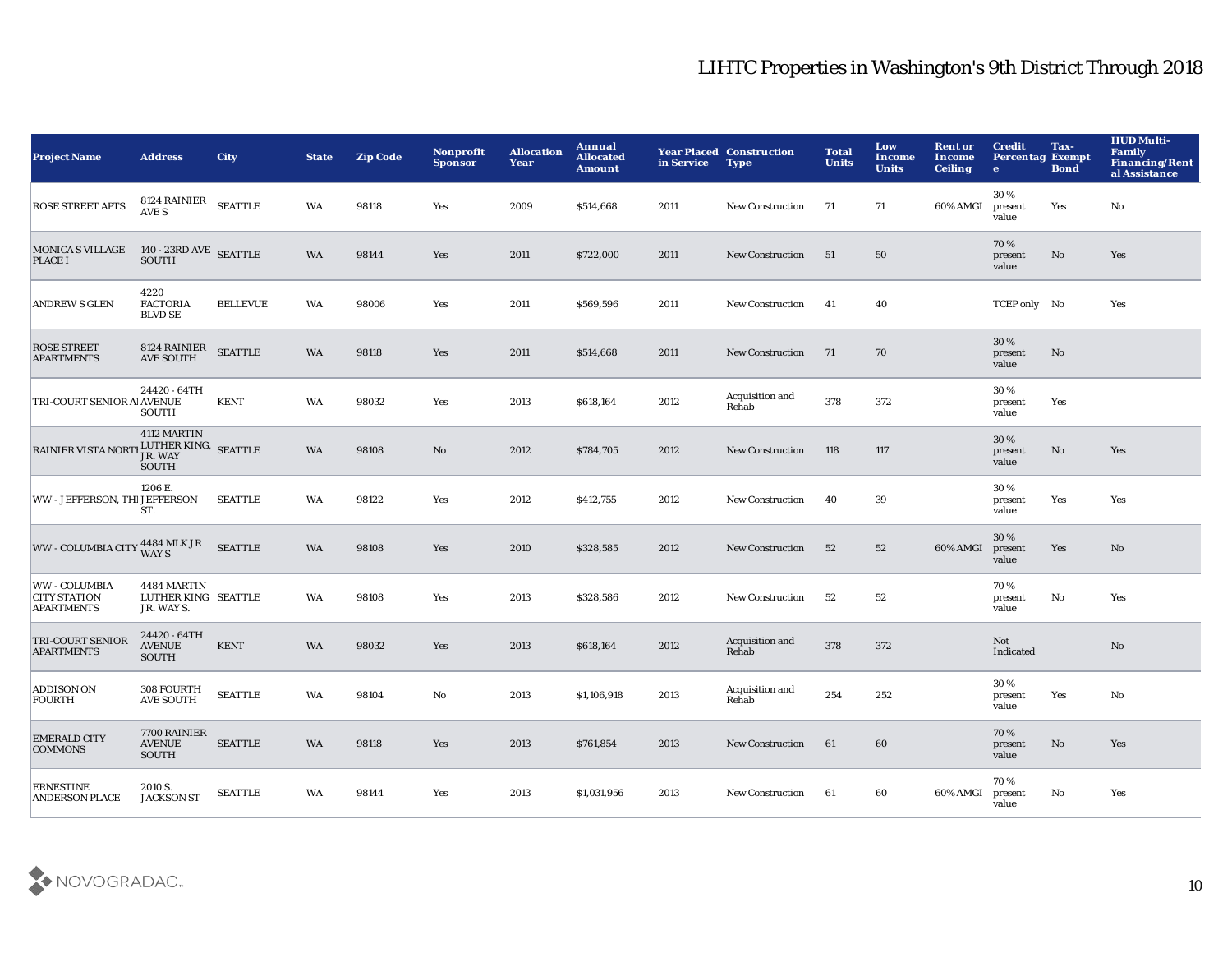| <b>Project Name</b>                                              | <b>Address</b>                         | <b>City</b>               | <b>State</b> | <b>Zip Code</b> | Nonprofit<br><b>Sponsor</b> | <b>Allocation</b><br>Year | Annual<br><b>Allocated</b><br><b>Amount</b> | in Service | <b>Year Placed Construction</b><br><b>Type</b> | <b>Total</b><br><b>Units</b> | Low<br>Income<br><b>Units</b> | <b>Rent or</b><br><b>Income</b><br><b>Ceiling</b> | <b>Credit</b><br><b>Percentag Exempt</b><br>$\mathbf{e}$ | Tax-<br><b>Bond</b> | <b>HUD Multi-</b><br><b>Family</b><br><b>Financing/Rent</b><br>al Assistance |
|------------------------------------------------------------------|----------------------------------------|---------------------------|--------------|-----------------|-----------------------------|---------------------------|---------------------------------------------|------------|------------------------------------------------|------------------------------|-------------------------------|---------------------------------------------------|----------------------------------------------------------|---------------------|------------------------------------------------------------------------------|
| <b>WILLOW TREE</b><br><b>GROVE</b>                               | 308 FOURTH<br><b>AVE SOUTH</b>         | <b>SEATTLE</b>            | <b>WA</b>    | 98104           | No                          | 2010                      | \$1,106,918                                 | 2013       | Acquisition and<br>Rehab                       | 252                          | 250                           | 60% AMGI                                          | 30%<br>present<br>value                                  | Yes                 |                                                                              |
| COURTLAND PLACE 3621 33RD AVE SEATTLE<br><b>AT RAINIER COURT</b> | S.                                     |                           | <b>WA</b>    | 98144           | Yes                         | 2002                      | \$1,106,830                                 | 2004       | <b>New Construction</b>                        | 206                          | 206                           | 60% AMGI                                          | 70%<br>present<br>value                                  | No                  | No                                                                           |
| <b>HARRISON HOUSE</b><br><b>APARTMENTS</b>                       | 615 WEST<br><b>HARRISON ST</b>         | <b>KENT</b>               | <b>WA</b>    | 98032           | $\mathbf{N}\mathbf{o}$      | 2004                      | \$570,508                                   | 2004       | Acquisition and<br>Rehab                       | 94                           | 93                            |                                                   | 70%<br>present<br>value                                  | No                  | Yes                                                                          |
| <b>INTERNATIONAL</b><br><b>HOUSE</b>                             | <b>607 MAYNARD</b><br>AVE S            | <b>SEATTLE</b>            | <b>WA</b>    | 98104           | No                          | 2004                      | \$326,754                                   | 2004       | Acquisition and<br>Rehab                       | 98                           | 98                            | 60% AMGI                                          | 30%<br>present<br>value                                  | Yes                 | Yes                                                                          |
| <b>JUDKINS PARK</b><br><b>APARTMENTS</b>                         | 1133 23RD<br><b>AVENUE S</b>           | <b>SEATTLE</b>            | <b>WA</b>    | 98144           | Yes                         | 2005                      | \$166,400                                   | 2004       | <b>New Construction</b>                        | 16                           | 16                            |                                                   | 70%<br>present<br>value                                  | No                  | Yes                                                                          |
| PARK HILL<br><b>APARTMENTS</b>                                   | 12511 - 69TH<br>AVE S                  | <b>SEATTLE</b>            | WA           | 98178-4111      | Yes                         | 2005                      | \$221,380                                   | 2004       | Acquisition and<br>Rehab                       | 104                          | 78                            |                                                   | 30 %<br>present<br>value                                 | Yes                 | No                                                                           |
| <b>STONEBROOK</b><br><b>APARTMENTS</b>                           | 12210 SE<br>PETROVITSKY RENTON<br>RD   |                           | <b>WA</b>    | 98058-6630      | Yes                         | 2005                      | \$450,368                                   | 2004       | <b>New Construction</b>                        | 140                          | 138                           |                                                   | 30 %<br>present<br>value                                 | Yes                 | No                                                                           |
| TASHIRO-KAPLAN<br><b>ARTIST HOUSING</b>                          | 115<br>PREFONTAINE SEATTLE<br>PL S     |                           | WA           | 98104-2629      | Yes                         | 2004                      | \$477,841                                   | 2004       | Acquisition and<br>Rehab                       | 50                           | 49                            |                                                   | 30%<br>present<br>value                                  | Yes                 | No                                                                           |
| DOMINGO VIERNES<br><b>APARTMENTS</b>                             | 721 S LANE ST SEATTLE                  |                           | <b>WA</b>    | 98104           | Yes                         | 2004                      | \$556,757                                   | 2004       | <b>New Construction</b>                        | 57                           | 56                            |                                                   | 30 %<br>present<br>value                                 | No                  | Yes                                                                          |
| <b>COURTLAND PLACE</b><br><b>AT RAINIER COURT</b>                | 3621 - 33RD<br>AVE S                   | <b>SEATTLE</b>            | WA           | 98144           | Yes                         | 2005                      | \$1,106,831                                 | 2004       | <b>New Construction</b>                        | 208                          | 206                           |                                                   | 70%<br>present<br>value                                  | No                  | No                                                                           |
| <b>INTERNATIONAL</b><br><b>HOUSE</b>                             | 607 MAYNARD SEATTLE<br><b>AVENUE S</b> |                           | <b>WA</b>    | 98104-2926      | No                          | 2005                      | \$326,754                                   | 2004       | Acquisition and<br>Rehab                       | 99                           | 98                            |                                                   | 30 %<br>present<br>value                                 | Yes                 | Yes                                                                          |
| <b>CRESTVIEW WEST</b><br><b>APARTMENTS</b>                       | <b>HWYS</b>                            | 27912 PACIFIC FEDERAL WAY | <b>WA</b>    | 98003-3293      | Yes                         | 2005                      | \$691,921                                   | 2005       | Acquisition and<br>Rehab                       | 246                          | 242                           |                                                   | 30%<br>present<br>value                                  | Yes                 | No                                                                           |
| DAKOTA AT RAINIER 3605 - 33RD<br><b>COURT</b>                    | <b>AVE SOUTH</b>                       | <b>SEATTLE</b>            | <b>WA</b>    | 98144-6929      | Yes                         | 2006                      | \$799,541                                   | 2005       | <b>New Construction</b>                        | 178                          | 176                           |                                                   | 30%<br>present<br>value                                  | Yes                 | No                                                                           |

![](_page_11_Picture_2.jpeg)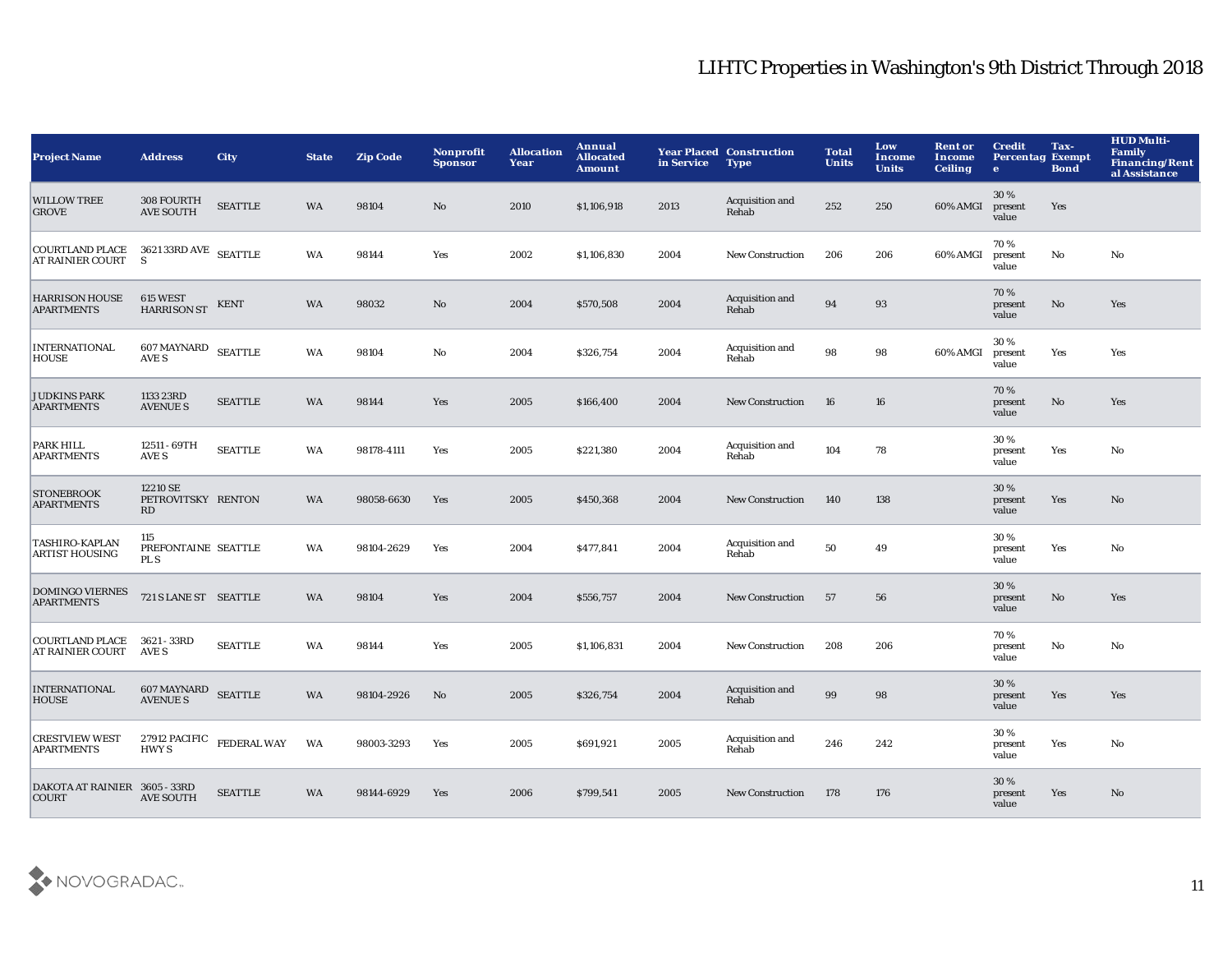| <b>Project Name</b>                                                     | <b>Address</b>                                     | <b>City</b>        | <b>State</b> | <b>Zip Code</b> | <b>Nonprofit</b><br><b>Sponsor</b> | <b>Allocation</b><br>Year | Annual<br><b>Allocated</b><br><b>Amount</b> | in Service | <b>Year Placed Construction</b><br><b>Type</b> | <b>Total</b><br><b>Units</b> | Low<br>Income<br><b>Units</b> | <b>Rent or</b><br><b>Income</b><br><b>Ceiling</b> | <b>Credit</b><br><b>Percentag Exempt</b><br>$\mathbf{e}$ | Tax-<br><b>Bond</b>    | <b>HUD Multi-</b><br><b>Family</b><br><b>Financing/Rent</b><br>al Assistance |
|-------------------------------------------------------------------------|----------------------------------------------------|--------------------|--------------|-----------------|------------------------------------|---------------------------|---------------------------------------------|------------|------------------------------------------------|------------------------------|-------------------------------|---------------------------------------------------|----------------------------------------------------------|------------------------|------------------------------------------------------------------------------|
| ARTSPACE MT.<br><b>BAKER STATION</b><br>LOFTS                           | 2915 RAINIER<br>AVE. S                             | <b>SEATTLE</b>     | WA           | 98144           | Yes                                | 2014                      | \$746,101                                   | 2014       | New Construction                               | 57                           | 56                            | 60% AMGI                                          | 70%<br>present<br>value                                  | No                     | No                                                                           |
| <b>LAKE WASHINGTON</b><br><b>APTS</b>                                   | 9061 SEWARD<br><b>PARK AVE S</b>                   | <b>SEATTLE</b>     | WA           | 98118           | $\mathbf {No}$                     | 2013                      | \$1,484,922                                 | 2014       | Acquisition and<br>Rehab                       | 366                          | 379                           | 60% AMGI                                          | 30%<br>present<br>value                                  | Yes                    | Yes                                                                          |
| <b>PARK 16</b>                                                          | 3570316TH<br><b>AVENUE</b><br>SOUTH                | <b>FEDERAL WAY</b> | WA           | 98093           | $\mathbf{No}$                      | 2015                      | \$1,555,707                                 | 2014       | <b>New Construction</b>                        | 293                          | 289                           |                                                   | 30%<br>present<br>value                                  | Yes                    | No                                                                           |
| <b>HAMPTON HEIGHTS</b><br><b>APARTMENTS</b>                             | 9061 SEWARD<br>PARK AVENUE SEATTLE<br><b>SOUTH</b> |                    | <b>WA</b>    | 98118           | Yes                                | 2013                      | \$0                                         | 2014       | Acquisition and<br>Rehab                       | 379                          | 377                           | 60% AMGI                                          | 30%<br>present<br>value                                  | Yes                    | No                                                                           |
| <b>LAKE WASHINGTON</b><br><b>APARTMENTS</b>                             | 9061 SEWARD<br>PARK AVENUE SEATTLE<br><b>SOUTH</b> |                    | WA           | 98118           | Yes                                | 2013                      | \$1,602,284                                 | 2014       | Acquisition and<br>Rehab                       | 379                          | 379                           | 60% AMGI                                          | Not<br>Indicated                                         |                        | No                                                                           |
| <b>COLUMBIA GARDENS 3605 34TH AVE SEATTLE</b><br>AT RAINIER COURT SOUTH |                                                    |                    | WA           | 98144           | Yes                                | 2014                      | \$392,140                                   | 2014       | New Construction                               | 70                           | 69                            |                                                   | 30%<br>present<br>value                                  | Yes                    | No                                                                           |
| ASHWOOD COURT<br><b>APARTMENTS</b>                                      | 11018 NE 11TH<br><b>STREET</b>                     | <b>BELLEVUE</b>    | <b>WA</b>    | 98004           | Yes                                | 2015                      | \$309,318                                   | 2015       | Acquisition and<br>Rehab                       | 51                           | 50                            |                                                   | Not<br>Indicated                                         |                        | No                                                                           |
| CELEBRATION 1524 SOUTH<br>SENIOR LIVING EAST 328TH STREET               |                                                    | <b>FEDERAL WAY</b> | <b>WA</b>    | 98003           | Yes                                | 2016                      | \$1,238,090                                 | 2015       | <b>New Construction</b>                        | 189                          | 186                           |                                                   | 30%<br>present<br>value                                  |                        | No                                                                           |
| <b>RAVEN TERRACE</b>                                                    | 820 YESLER<br><b>WAY</b>                           | <b>SEATTLE</b>     | <b>WA</b>    | 98122           | No                                 | 2016                      | \$1,110,318                                 | 2015       | <b>New Construction</b>                        | 83                           | 82                            |                                                   | 30 %<br>present<br>value                                 |                        | No                                                                           |
| <b>RESERVE AT</b><br><b>RENTON, THE</b>                                 | 495 RAINIER<br>AVE S                               | <b>RENTON</b>      | WA           | 98057           | No                                 | 2016                      | \$967,492                                   | 2015       | <b>New Construction</b>                        | 219                          | 217                           |                                                   | 30 %<br>present<br>value                                 |                        | $\mathbf{N}\mathbf{o}$                                                       |
| <b>VANTAGE POINT</b><br><b>APARTMENTS</b>                               | 17901 105TH<br>PLACE SE                            | <b>RENTON</b>      | WA           | 98055           | No                                 | 2015                      | \$922,950                                   | 2015       | <b>New Construction</b>                        | 77                           | 77                            |                                                   | 70%<br>present<br>value                                  |                        | No                                                                           |
| <b>AUGUST WILSON</b><br><b>PLACE</b>                                    | 204 111TH<br><b>AVENUE NE</b>                      | <b>BELLEVUE</b>    | WA           | 98004-5819      |                                    | 2015                      | \$1,007,383                                 | 2015       | <b>New Construction</b>                        | 57                           | 56                            |                                                   | 70 %<br>present<br>value                                 | $\mathbf{N}\mathbf{o}$ | No                                                                           |
| DES MOINES FAMILY 2741 S. 242ND<br><b>HOUSING</b>                       | <b>ST</b>                                          | <b>DES MOINES</b>  | WA           | 98198           |                                    | 2015                      | \$317,744                                   | 2015       | <b>New Construction</b>                        | 43                           | 42                            |                                                   | 30%<br>present<br>value                                  | Yes                    | No                                                                           |

![](_page_12_Picture_2.jpeg)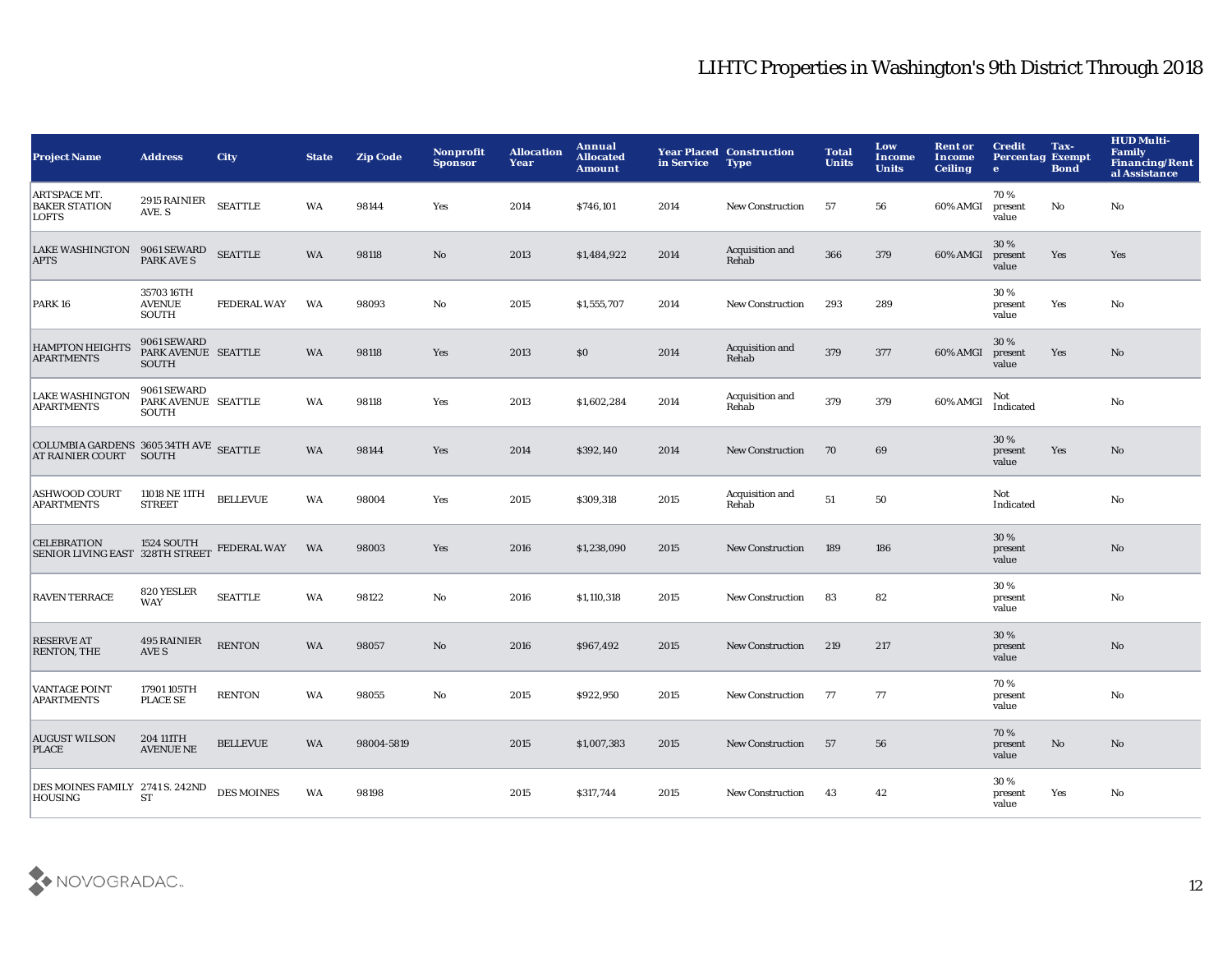| <b>Project Name</b>                                       | <b>Address</b>                                       | <b>City</b>                                             | <b>State</b> | <b>Zip Code</b> | Nonprofit<br><b>Sponsor</b> | <b>Allocation</b><br>Year | <b>Annual</b><br><b>Allocated</b><br><b>Amount</b> | in Service | <b>Year Placed Construction</b><br><b>Type</b> | <b>Total</b><br><b>Units</b> | Low<br><b>Income</b><br><b>Units</b> | <b>Rent or</b><br><b>Income</b><br><b>Ceiling</b> | <b>Credit</b><br><b>Percentag Exempt</b><br>$\mathbf{e}$ | Tax-<br><b>Bond</b> | <b>HUD Multi-</b><br>Family<br><b>Financing/Rent</b><br>al Assistance |
|-----------------------------------------------------------|------------------------------------------------------|---------------------------------------------------------|--------------|-----------------|-----------------------------|---------------------------|----------------------------------------------------|------------|------------------------------------------------|------------------------------|--------------------------------------|---------------------------------------------------|----------------------------------------------------------|---------------------|-----------------------------------------------------------------------|
| <b>KEBERO COURT</b>                                       | 1105 E FIR<br><b>STREET</b>                          | <b>SEATTLE</b>                                          | <b>WA</b>    | 98122           |                             | 2015                      | \$1,237,099                                        | 2015       | <b>New Construction</b>                        | 103                          | 102                                  |                                                   | 30%<br>present<br>value                                  | No                  | No                                                                    |
| <b>LESCHI HOUSE</b><br><b>REDEVELOPMENT</b>               | 1011 SOUTH<br>WELLER<br><b>STREET</b>                | <b>SEATTLE</b>                                          | WA           | 98104           |                             | 2015                      | \$567,723                                          | 2015       | <b>New Construction</b>                        | 69                           | 68                                   |                                                   | 30%<br>present<br>value                                  | No                  | No                                                                    |
| <b>ABBEY LINCOLN</b><br><b>COURT</b>                      | 2020 S<br><b>JACKSON</b><br><b>STREET</b>            | <b>SEATTLE</b>                                          | WA           | 98144           | Yes                         | 2016                      | \$656,663                                          | 2016       | New Construction                               | 68                           | 68                                   |                                                   | 30%<br>present<br>value                                  |                     | $\mathbf{N}\mathbf{o}$                                                |
| <b>CELEBRATION</b><br><b>SENIOR LIVING</b><br><b>WEST</b> |                                                      | $1316$ SOUTH $$328\mathrm{TH}\,$ STREET $~$ FEDERAL WAY | WA           | 98003           | Yes                         | 2017                      | \$1,126,428                                        | 2016       | <b>New Construction</b>                        | 189                          | 186                                  |                                                   | 30%<br>present<br>value                                  |                     | $\mathbf{N}\mathbf{o}$                                                |
| <b>CORINTHIAN</b><br><b>APARTMENTS</b>                    | 3039 S 154TH<br><b>ST</b>                            | <b>SEATAC</b>                                           | WA           | 98188           | $\mathbf{N}\mathbf{o}$      | 2016                      | \$664,567                                          | 2016       | Acquisition and<br>Rehab                       | 95                           | 93                                   |                                                   | 30%<br>present<br>value                                  |                     | $\mathbf{N}\mathbf{o}$                                                |
| <b>KITTS CORNER</b>                                       | 1201 S. 336TH<br><b>STREET</b>                       | <b>FEDERAL WAY</b>                                      | WA           | 98003           | $\rm No$                    | 2016                      | \$1,299,756                                        | 2016       | <b>New Construction</b>                        | 216                          | 213                                  |                                                   | 30%<br>present<br>value                                  |                     | $\mathbf{N}\mathbf{o}$                                                |
| PLAZA ROBERTO<br><b>MAESTAS</b>                           | $2524$ 16TH AVE $\,$ SEATTLE<br>S                    |                                                         | WA           | 98144           | Yes                         | 2016                      | \$2,052,032                                        | 2016       | New Construction                               | 112                          | 110                                  |                                                   | 70%<br>present<br>value                                  |                     | No                                                                    |
| RESERVE AT SEATAC,<br>THE                                 | 19707<br><b>INTERNATION SEATAC</b><br><b>AL BLVD</b> |                                                         | WA           | 98188           | No                          | 2017                      | \$1,192,617                                        | 2016       | <b>New Construction</b>                        | 289                          | 287                                  |                                                   | 30%<br>present<br>value                                  |                     | $\mathbf{N}\mathbf{o}$                                                |
| <b>SPIRITWOOD</b><br><b>MANOR</b>                         | 1424 148TH<br>AVE SE                                 | <b>BELLEVUE</b>                                         | WA           | 98007           | No                          | 2016                      | \$1,329,877                                        | 2016       | Acquisition and<br>Rehab                       | 128                          | 126                                  |                                                   | 30%<br>present<br>value                                  |                     | $\rm\thinspace No$                                                    |
| <b>SUMMERFIELD</b><br>APARTMENT HOMES PLACE               | 14720 NE 1ST                                         | <b>BELLEVUE</b>                                         | WA           | 98007           | Yes                         | 2016                      | \$514,984                                          | 2016       | Acquisition and<br>Rehab                       | 52                           | 51                                   |                                                   | 30%<br>present<br>value                                  |                     | No                                                                    |
| <b>UPTOWN SQUARE</b>                                      | 1066 SOUTH<br>320TH STREET                           | <b>FEDERAL WAY</b>                                      | WA           | 98003           | $\mathbf{N}\mathbf{o}$      | 2017                      | \$2,257,645                                        | 2016       | <b>New Construction</b>                        | 300                          | 296                                  |                                                   | 30%<br>present<br>value                                  |                     | No                                                                    |
| WILLIAM J. WOOD<br><b>VETERANS HOUSE</b>                  | 29404 PACIFIC<br><b>HIGHWAY</b><br>SOUTH             | <b>FEDERAL WAY</b>                                      | WA           | 98003           | Yes                         | 2016                      | \$834,070                                          | 2016       | <b>New Construction</b>                        | 45                           | 44                                   |                                                   | 70%<br>present<br>value                                  |                     | $\mathbf{N}\mathbf{o}$                                                |
| <b>GRANDVIEW</b><br><b>APARTMENTS</b>                     | 3900<br><b>VETERANS</b><br><b>DRIVE</b>              | <b>KENT</b>                                             | <b>WA</b>    | 98032           | No                          | 2017                      | \$2,197,623                                        | 2017       | <b>New Construction</b>                        | 261                          | 258                                  |                                                   | 30%<br>present<br>value                                  |                     | No                                                                    |

![](_page_13_Picture_2.jpeg)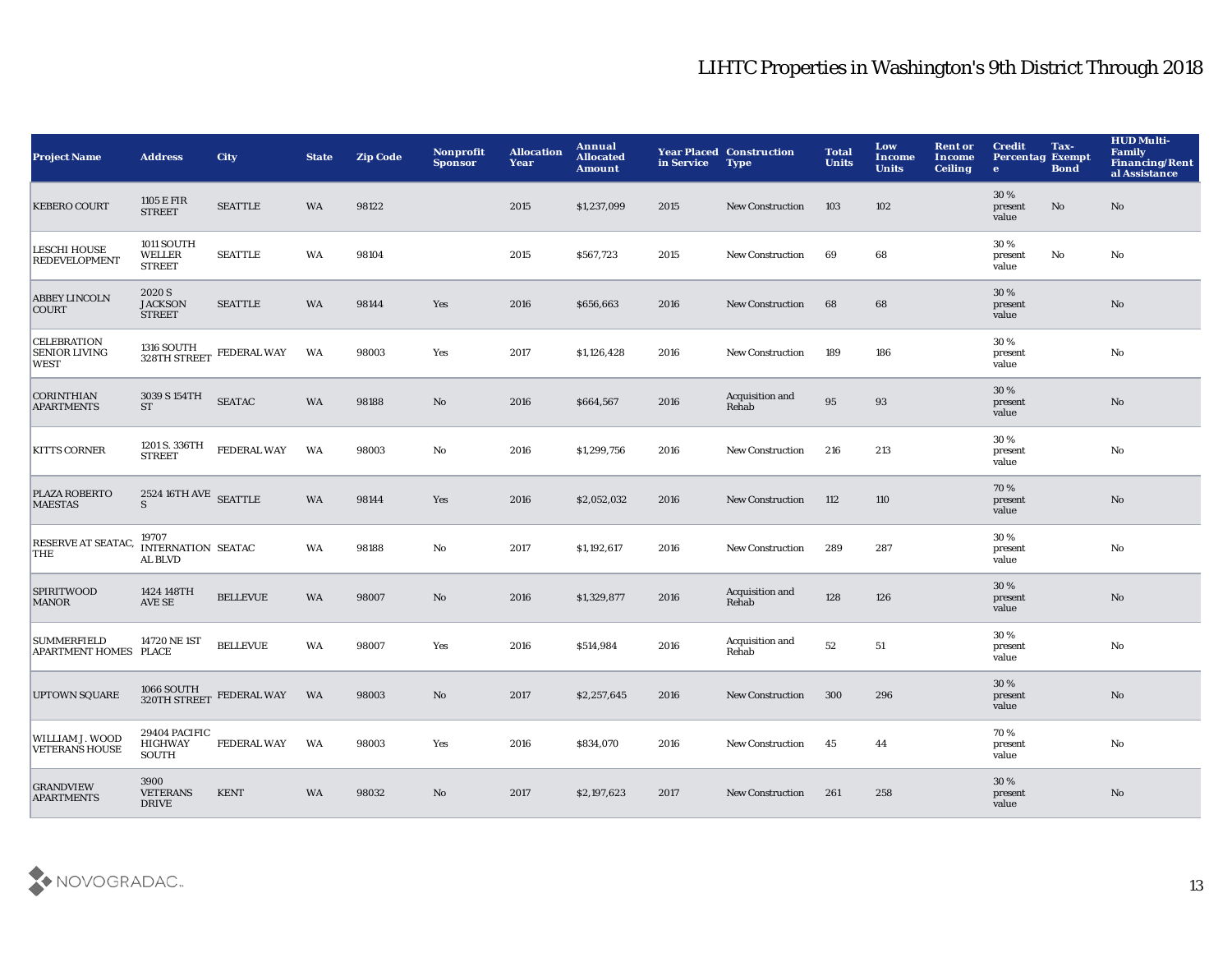| <b>Project Name</b>                                                      | <b>Address</b>                                                                                    | <b>City</b>       | <b>State</b> | <b>Zip Code</b> | Nonprofit<br><b>Sponsor</b> | <b>Allocation</b><br>Year | Annual<br><b>Allocated</b><br><b>Amount</b> | in Service | <b>Year Placed Construction</b><br><b>Type</b> | <b>Total</b><br><b>Units</b> | Low<br><b>Income</b><br><b>Units</b> | <b>Rent or</b><br><b>Income</b><br><b>Ceiling</b> | <b>Credit</b><br>Tax-<br><b>Percentag Exempt</b><br><b>Bond</b><br>$\mathbf{e}$ | <b>HUD Multi-</b><br><b>Family</b><br><b>Financing/Rent</b><br>al Assistance |
|--------------------------------------------------------------------------|---------------------------------------------------------------------------------------------------|-------------------|--------------|-----------------|-----------------------------|---------------------------|---------------------------------------------|------------|------------------------------------------------|------------------------------|--------------------------------------|---------------------------------------------------|---------------------------------------------------------------------------------|------------------------------------------------------------------------------|
| <b>HOA MAI GARDENS</b>                                                   | 22110TH<br><b>AVENUE</b><br><b>SOUTH</b>                                                          | <b>SEATTLE</b>    | WA           | 98122           | No                          | 2017                      | \$1,986,793                                 | 2017       | <b>New Construction</b>                        | 111                          | 110                                  |                                                   | 30%<br>present<br>value                                                         | No                                                                           |
| MERCY OTHELLO<br><b>PLAZA EAST</b>                                       | 6940 MARTIN<br>LUTHER KING SEATTLE<br><b>JR WAYS</b>                                              |                   | WA           | 98118           | Yes                         | 2017                      | \$828,463                                   | 2017       | <b>New Construction</b>                        | 68                           | 68                                   |                                                   | 30%<br>present<br>value                                                         | $\mathbf{N}\mathbf{o}$                                                       |
| <b>MERCY OTHELLO</b><br><b>PLAZA WEST</b>                                | 6940 MARTIN<br>LUTHER KING SEATTLE<br><b>JR WAYS</b>                                              |                   | WA           | 98118           | Yes                         | 2017                      | \$820,400                                   | 2017       | New Construction                               | 40                           | 40                                   |                                                   | 70%<br>present<br>value                                                         | No                                                                           |
| PLYMOUTH ON FIRST 710 CHERRY<br><b>HILL</b>                              | <b>STREET</b>                                                                                     | <b>SEATTLE</b>    | WA           | 98104           | Yes                         | 2017                      | \$1,144,893                                 | 2017       | <b>New Construction</b>                        | 79                           | 77                                   |                                                   | 70%<br>present<br>value                                                         | No                                                                           |
| <b>TUKWILA VILLAGE</b><br>PHASE I SENIOR<br><b>LIVING</b>                | 14400<br><b>TUKWILA</b><br><b>INTERNATION TUKWILA</b><br><b>AL BLVD AND</b><br><b>4450 SOLITH</b> |                   | WA           | 98168           | Yes                         | 2017                      | \$2,270,388                                 | 2017       | New Construction                               | 193                          | 190                                  | 60% AMGI                                          | 30%<br>present<br>value                                                         | No                                                                           |
| <b>ADRIANA SENIOR</b><br>APARTMENTS, THE                                 | 225257TH<br><b>AVENUE</b><br><b>SOUTH</b>                                                         | <b>DES MOINES</b> | WA           | 98198           |                             | 2018                      | \$685,595                                   | 2017       | Not Indicated                                  | 119                          | 119                                  |                                                   | Not<br>Indicated                                                                |                                                                              |
| <b>ESTELLE</b><br><b>SUPPORTIVE</b><br><b>HOUSING</b>                    | 3501 RAINIER<br>AVE S                                                                             | <b>SEATTLE</b>    | WA           | 98144           |                             | 2018                      | \$1,531,211                                 | 2018       | Not Indicated                                  | 91                           | 91                                   |                                                   | Not<br>Indicated                                                                |                                                                              |
| <b>GOLDEN CEDARS</b>                                                     | 2901 NE 10TH<br>ST                                                                                | <b>RENTON</b>     | WA           | 98056           |                             | 2019                      | \$35,088,655                                | 2018       | Not Indicated                                  | 369                          | 366                                  |                                                   | Not<br>Indicated                                                                |                                                                              |
| HIGHLAND VILLAGE 14500 NE 29TH BELLEVUE<br><b>SOMERSET GARDENS PLACE</b> |                                                                                                   |                   | WA           | 98007           |                             | 2018                      | \$26,944,292                                | 2018       | Not Indicated                                  | 286                          | 283                                  |                                                   | Not<br>Indicated                                                                |                                                                              |
| HOMESTEAD NORTH 20619, AND<br><b>AND SOUTH</b>                           | 20615, 20617,<br>20621108TH<br><b>AVENUE SE</b>                                                   | <b>KENT</b>       | WA           | 98031           |                             | 2018                      | \$487,448                                   | 2018       | Not Indicated                                  | 66                           | 65                                   |                                                   | <b>Not</b><br>Indicated                                                         |                                                                              |
| LARC @ KENT                                                              | 1ST AVE N                                                                                         | <b>KENT</b>       | WA           | 98032           | No                          | 2018                      | \$1,005,074                                 | 2018       | <b>New Construction</b>                        | 131                          | 131                                  |                                                   | 30%<br>present<br>value                                                         | No                                                                           |
| <b>MOUNT BAKER</b><br><b>VILLAGE</b><br><b>APARTMENTS</b>                | 2530, 2540,<br>2554, 2570,<br>2580, 2555,<br>2569 29TH AVE<br>$S$ 2014 $S$                        | <b>SEATTLE</b>    | <b>WA</b>    | 98144           |                             | 2018                      | \$13,969,303                                | 2018       | <b>Not Indicated</b>                           | 156                          | 155                                  |                                                   | Not<br>Indicated                                                                |                                                                              |
| <b>NEWHOLLY PHASE I</b>                                                  | 3815 S<br><b>OTHELLO</b><br><b>STREET, #103</b>                                                   | <b>SEATTLE</b>    | WA           | 98108           | No                          | 2018                      | \$1,579,399                                 | 2018       | Acquisition and<br>Rehab                       | 305                          | 303                                  |                                                   | Not<br>Indicated                                                                | No                                                                           |

![](_page_14_Picture_2.jpeg)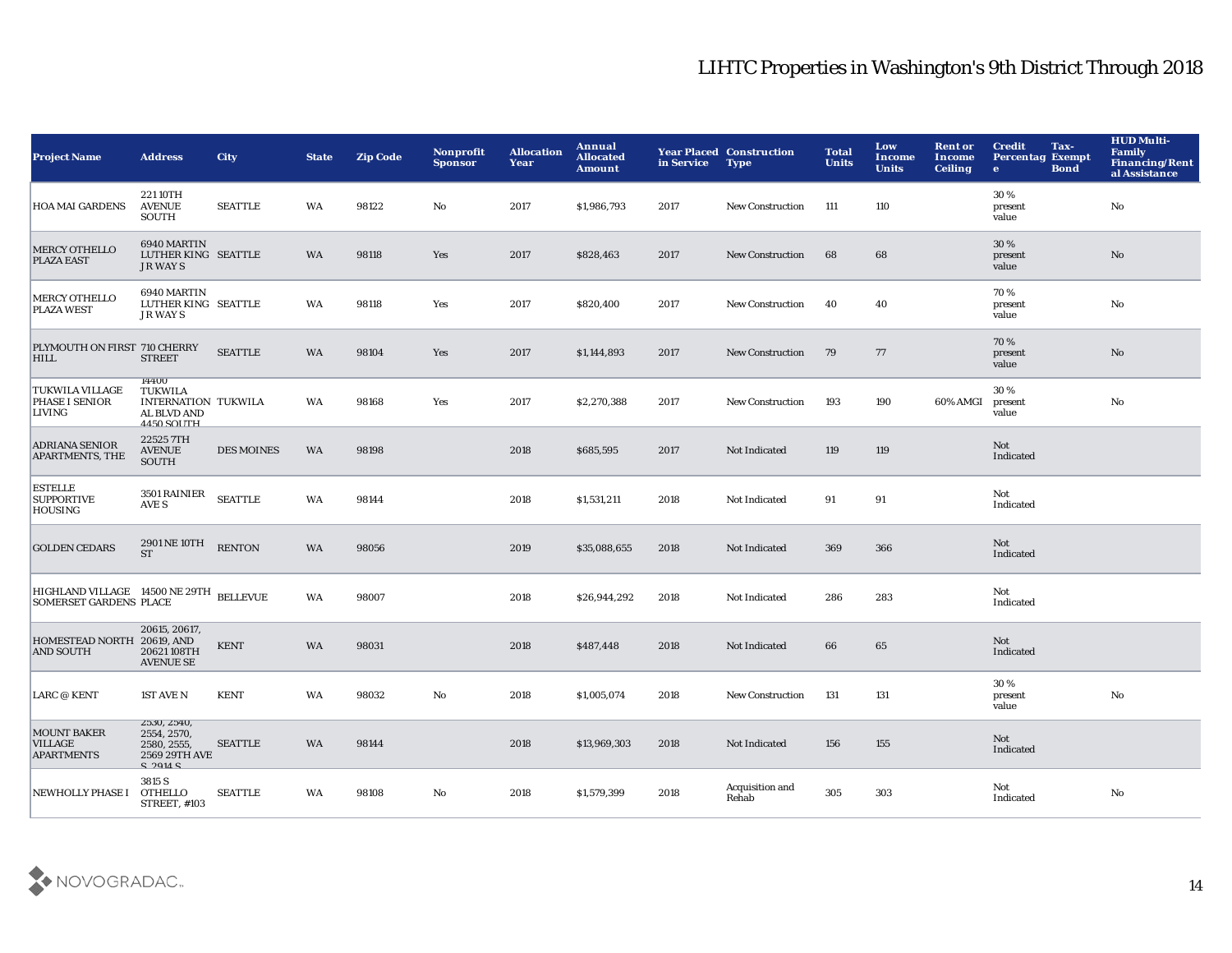| <b>Project Name</b>                               | <b>Address</b>                                                      | <b>City</b>       | <b>State</b> | <b>Zip Code</b> | <b>Nonprofit</b><br><b>Sponsor</b> | <b>Allocation</b><br>Year | Annual<br><b>Allocated</b><br><b>Amount</b> | in Service | <b>Year Placed Construction</b><br><b>Type</b> | <b>Total</b><br><b>Units</b> | Low<br>Income<br><b>Units</b> | <b>Rent or</b><br>Income<br><b>Ceiling</b> | Tax-<br><b>Credit</b><br><b>Percentag Exempt</b><br><b>Bond</b><br>e. | <b>HUD Multi-</b><br><b>Family</b><br><b>Financing/Rent</b><br>al Assistance |
|---------------------------------------------------|---------------------------------------------------------------------|-------------------|--------------|-----------------|------------------------------------|---------------------------|---------------------------------------------|------------|------------------------------------------------|------------------------------|-------------------------------|--------------------------------------------|-----------------------------------------------------------------------|------------------------------------------------------------------------------|
| <b>ROYAL HILLS</b><br><b>APARTMENTS</b>           | $3000$ SE ROYAL RENTON HILLS DRIVE                                  |                   | WA           | 98058           | $\rm\thinspace No$                 | 2016                      | \$3,030,123                                 | 2018       | Acquisition and<br>Rehab                       | 284                          | 284                           | $60\%$ AMGI                                | Not<br>Indicated                                                      | Yes                                                                          |
| <b>SUNSET COURT</b><br><b>APARTMENTS</b>          | 1146<br>HARRINGTON RENTON<br>AVE NE                                 |                   | WA           | 98056           |                                    | 2018                      | \$905,082                                   | 2018       | Not Indicated                                  | 50                           | 50                            |                                            | Not<br>Indicated                                                      |                                                                              |
| 30BELLEVUE                                        | 3030<br><b>BELLEVUE</b><br><b>WAY NE</b>                            | <b>BELLEVUE</b>   | WA           | 98004           |                                    | 2019                      | \$1,299,204                                 | 2019       | Not Indicated                                  | 62                           | 62                            |                                            | Not<br>Indicated                                                      |                                                                              |
| <b>CROSSROADS</b><br><b>SENIOR LIVING</b>         | 130-158TH<br><b>PLACE NE</b>                                        | <b>BELLEVUE</b>   | WA           | 98008           |                                    | 2019                      | \$2,093,004                                 | 2019       | Not Indicated                                  | 185                          | 37                            |                                            | Not<br>Indicated                                                      |                                                                              |
| <b>JUNE LEONARD</b><br>PLACE                      | 215<br><b>WHITWORTH</b><br><b>AVENUE</b><br>SOUTH                   | <b>RENTON</b>     | WA           | 98057           |                                    | 2019                      | \$984,979                                   | 2019       | Not Indicated                                  | 48                           | 47                            |                                            | Not<br>Indicated                                                      |                                                                              |
| <b>LIBERTY BANK</b><br><b>BUILDING</b>            | <b>2320 EAST</b><br><b>UNION</b><br><b>STREET</b>                   | <b>SEATTLE</b>    | WA           | 98122           |                                    | 2019                      | \$950,417                                   | 2019       | Not Indicated                                  | 115                          | 114                           |                                            | Not<br>Indicated                                                      |                                                                              |
| <b>RED CEDAR</b>                                  | 808 EAST FIR<br><b>ST</b>                                           | <b>SEATTLE</b>    | WA           | 98122           |                                    | 2019                      | \$29,493,219                                | 2019       | Not Indicated                                  | 119                          | 118                           |                                            | Not<br>Indicated                                                      |                                                                              |
| <b>RENTON CREST</b>                               | 3151 NE 16TH<br><b>STREET</b>                                       | <b>RENTON</b>     | WA           | 98056           |                                    | 2019                      | \$26,240,083                                | 2019       | Not Indicated                                  | 274                          | 271                           |                                            | Not<br>Indicated                                                      |                                                                              |
| <b>THAI BINH</b><br><b>APARTMENTS</b>             | 913 S.<br><b>JACKSON</b>                                            | <b>SEATTLE</b>    | WA           | 98104           |                                    | 2019                      | \$27,497,797                                | 2019       | Not Indicated                                  | 249                          | 247                           |                                            | Not<br>Indicated                                                      |                                                                              |
| <b>WATERVIEW</b><br>CROSSING<br><b>APARTMENTS</b> | 22000 PACIFIC<br><b>HIGHWAY</b><br>SOUTH                            | <b>DES MOINES</b> | WA           | 98198           |                                    | 2019                      | \$42,171,539                                | 2019       | Not Indicated                                  | 326                          | 323                           |                                            | Not<br>Indicated                                                      |                                                                              |
|                                                   |                                                                     |                   |              |                 |                                    |                           |                                             |            |                                                |                              |                               |                                            |                                                                       |                                                                              |
| 192 Projects Reported                             |                                                                     |                   |              |                 |                                    |                           | \$308,871,833                               |            |                                                | 22,694                       | 20,271                        |                                            |                                                                       |                                                                              |
|                                                   | Location: Washington's 9th District (Congressional District, 116th) |                   |              |                 |                                    |                           |                                             |            |                                                |                              |                               |                                            |                                                                       |                                                                              |

![](_page_15_Picture_2.jpeg)